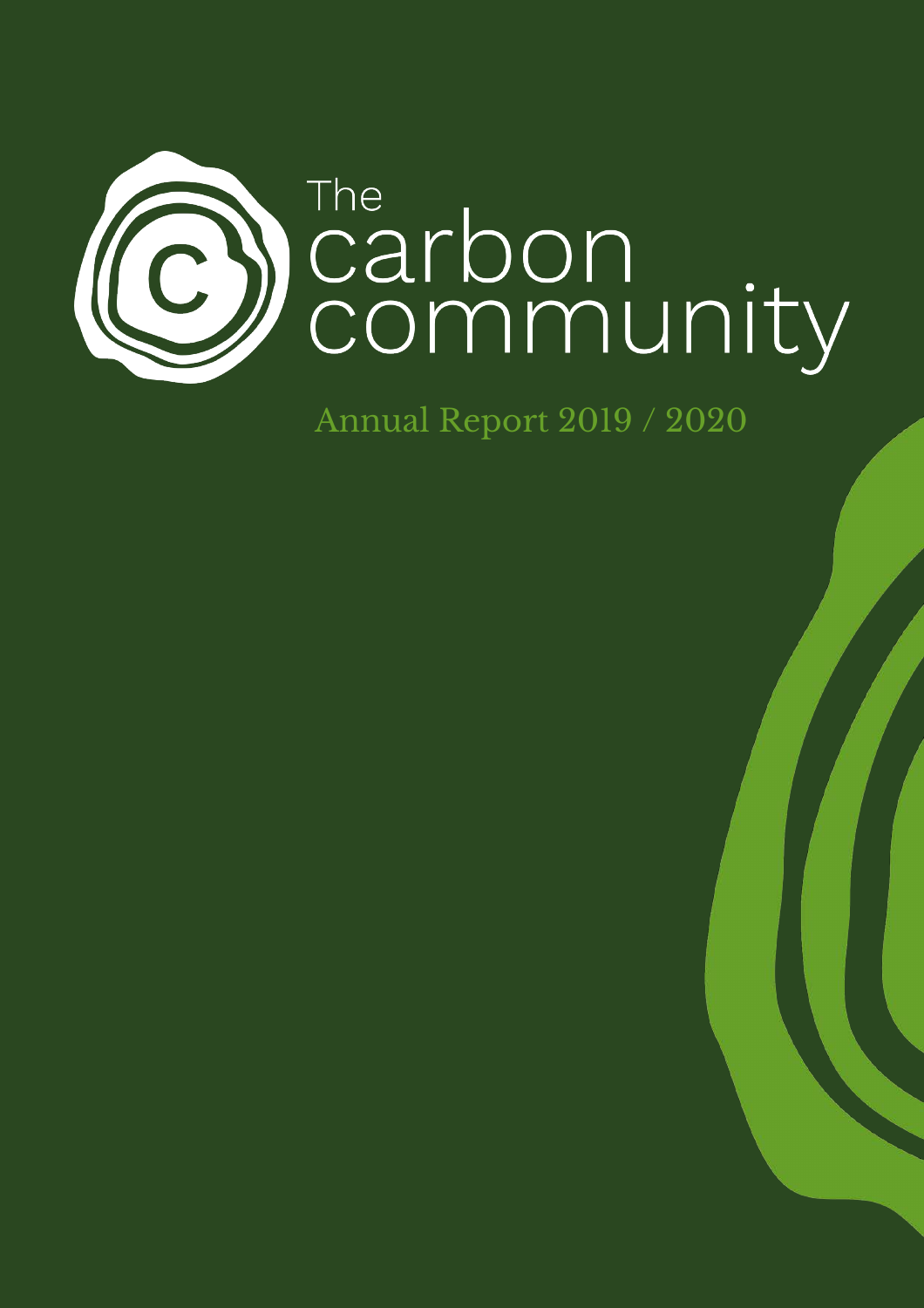

# **Contents**

| Message from our Trustees                      | R       |
|------------------------------------------------|---------|
| <b>Highlights</b>                              | $4 - 5$ |
| Annual Report &<br><b>Financial Statements</b> | 6 - 24  |



The Carbon Community is a UK Registered Charity number 1187231 and formed as a private company limited by guarantee, registration number 12273280.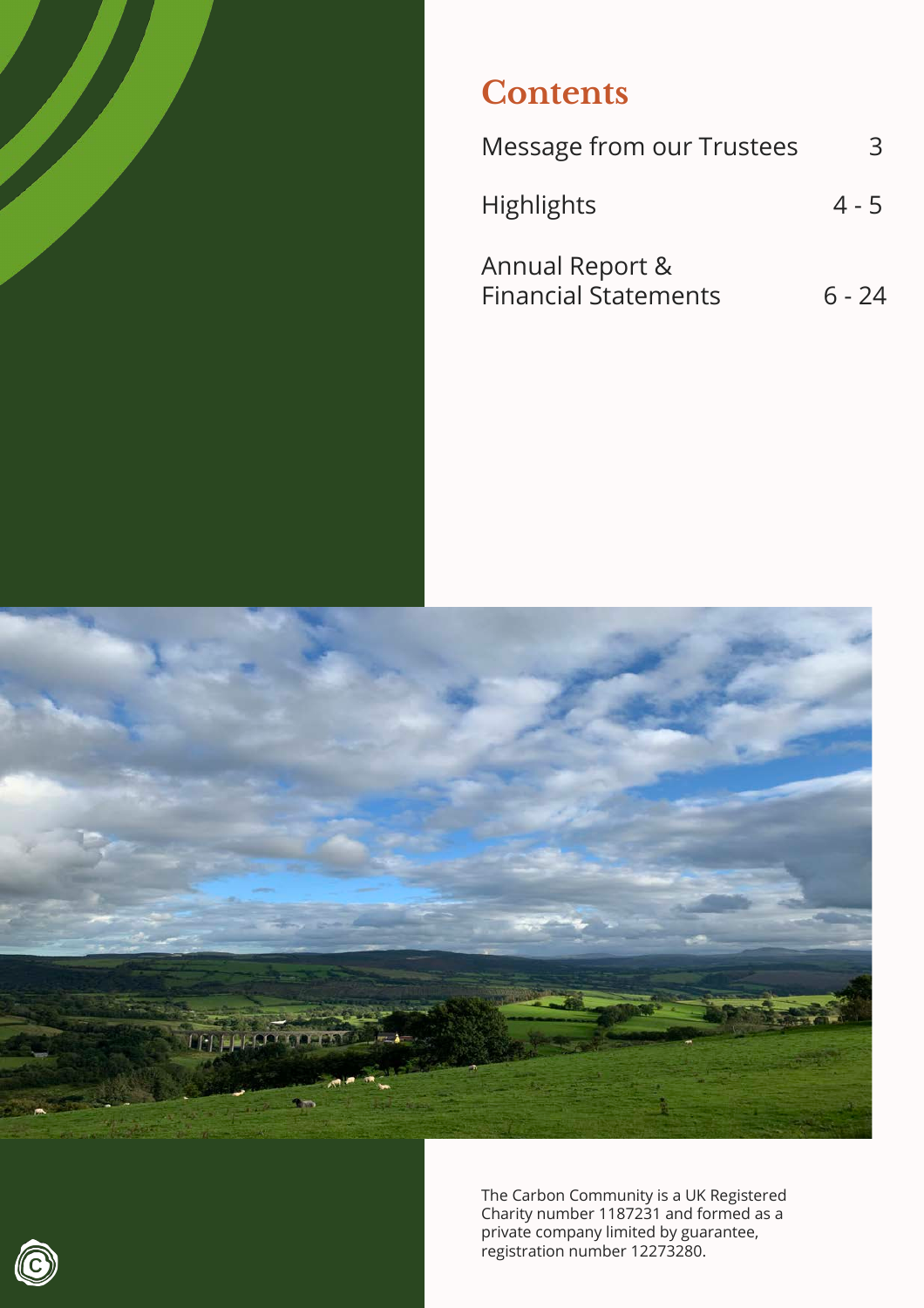# **A Letter from our Trustees**

With huge thanks for all our supporters, partners and volunteers, The Carbon Community had a very exciting and successful 2020, despite the challenges of the ongoing Covid Pandemic. We started the year by closing our first land purchase in April in the Brecon Beacons, Wales. This 170-acre site is a special place, lying in spectacular scenery with fine views over the Brecon Beacons. It already contains some ancient woodland, specimen trees and beautiful walks, it is connected by existing footpaths and bridleways including the Heart of Wales Line Walk, and direct train connections all the way from Swansea to Shrewsbury. We are in the final stages of planning a to create a new broadleaf forest there to be called the Glandwr Forest.

The site is also a scientific research site with potential for global importance. Over the last 18 months we have been working with a consortium of leading environmental scientists from Crowther Lab (ETH Zurich), Imperial College, Kew Gardens, and the University of Sheffield to maximize carbon capture in tree and soil. Under the guidance of our Scientific Advisory Board, we have dedicated 28-acres of the site to a ground-breaking scientific field trial, testing different nature-based solutions to maximize carbon capture. The incremental impact on carbon sequestration in forestry from this work could be significant, potentially changing the way that forests are created and restored around the world.

For this project, we awarded research grants to Imperial College and Kew Gardens to accelerate the science of recovering CO2 from the atmosphere. This is unusual for an environmental charity, but we believe that nature-based solutions, together with meaningful reductions in emissions, are our best chance of climate restoration. Without field trials of these solutions, and the research grants to run them, critically important scientific discoveries languish in laboratories, unproven at scale, and unable to be widely deployed.

Many people feel that the climate crisis is an overwhelmingly big problem, and that there is little they can do to make a difference. Part of our mission is to show how each of us can personally make a difference by getting involved, with an emphasis on young people. The is the 'Community' in Carbon Community.

Looking forward, our focus is to combat the environmental crisis with nature-based science and to help change people's wider behaviour by getting them personally involved in nature and environmental science. We all need to reduce our CO2 emissions – this is arguably the biggest and one of the most urgent challenges faced by humankind and our planet today.

We believe that shifts in behaviour are best achieved through a personal connection with nature and environmental science: i.e. getting people personally involved in the battle against CO2 emissions is much more likely to have a lasting resulting in individuals reducing their own carbon footprint.

To this end, in 2021 we plan to begin opening up the Glandwr Forest to selected communities, providing opportunities to volunteer, connect with nature, get involved in woodland creation, citizen science and discover a beautiful part of the UK.

Thank you for your support.

**Charles, Heather and Jane**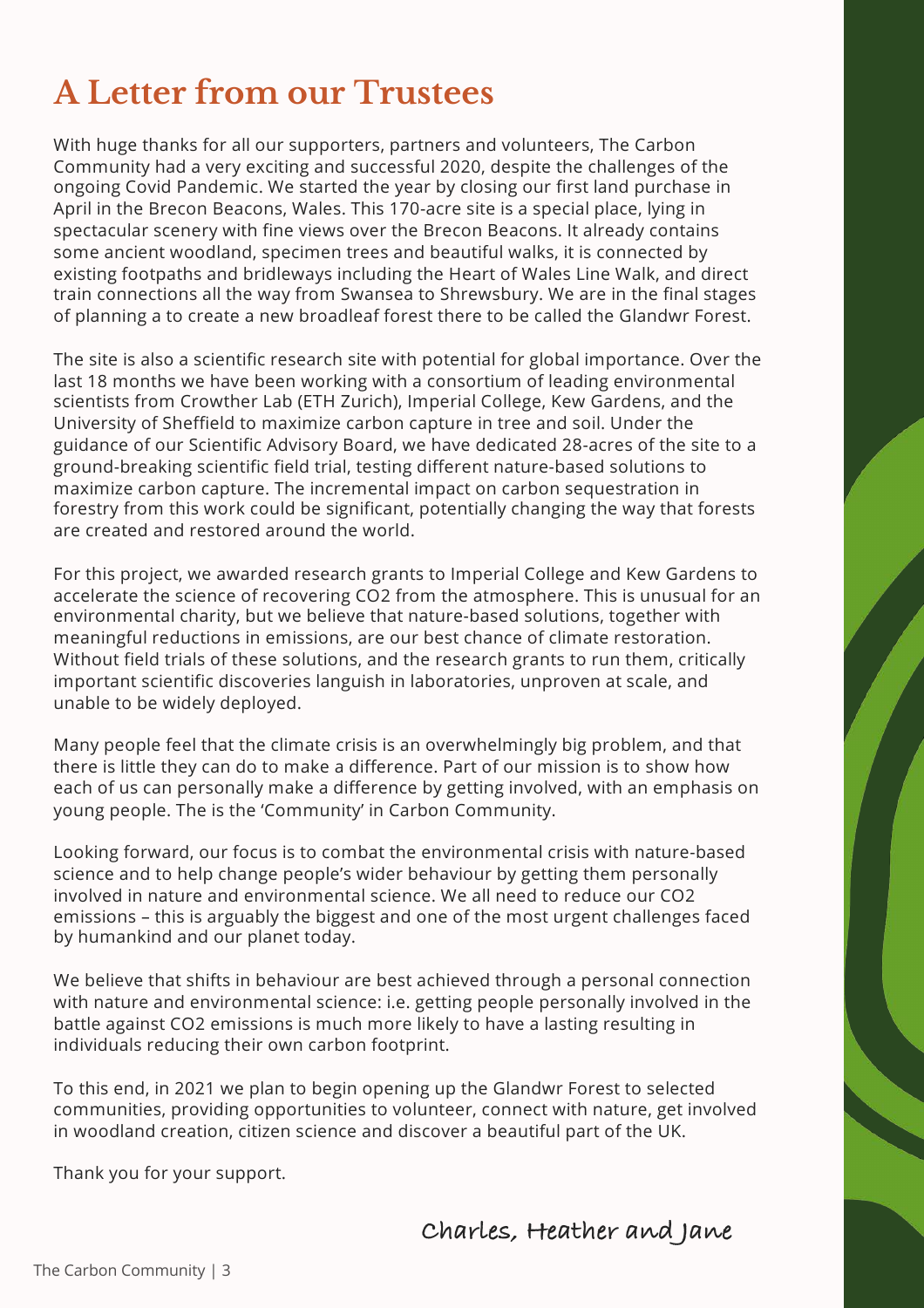# **Highlights**



The site of the new Glandwr Forest has fine views overlooking the Brecon Beacons.

This 170 acre upland site has been used for sheep farming for many generations, and in 2021 will be transformed into a new broadleaf forest.

In 2020 we planted our first trees on our new site in the Brecon Beacons.

We also harvested acorns from a sessile oak on the site that is believed to date back to 1715. We've planted these special acorns to create the next generation of oak trees.





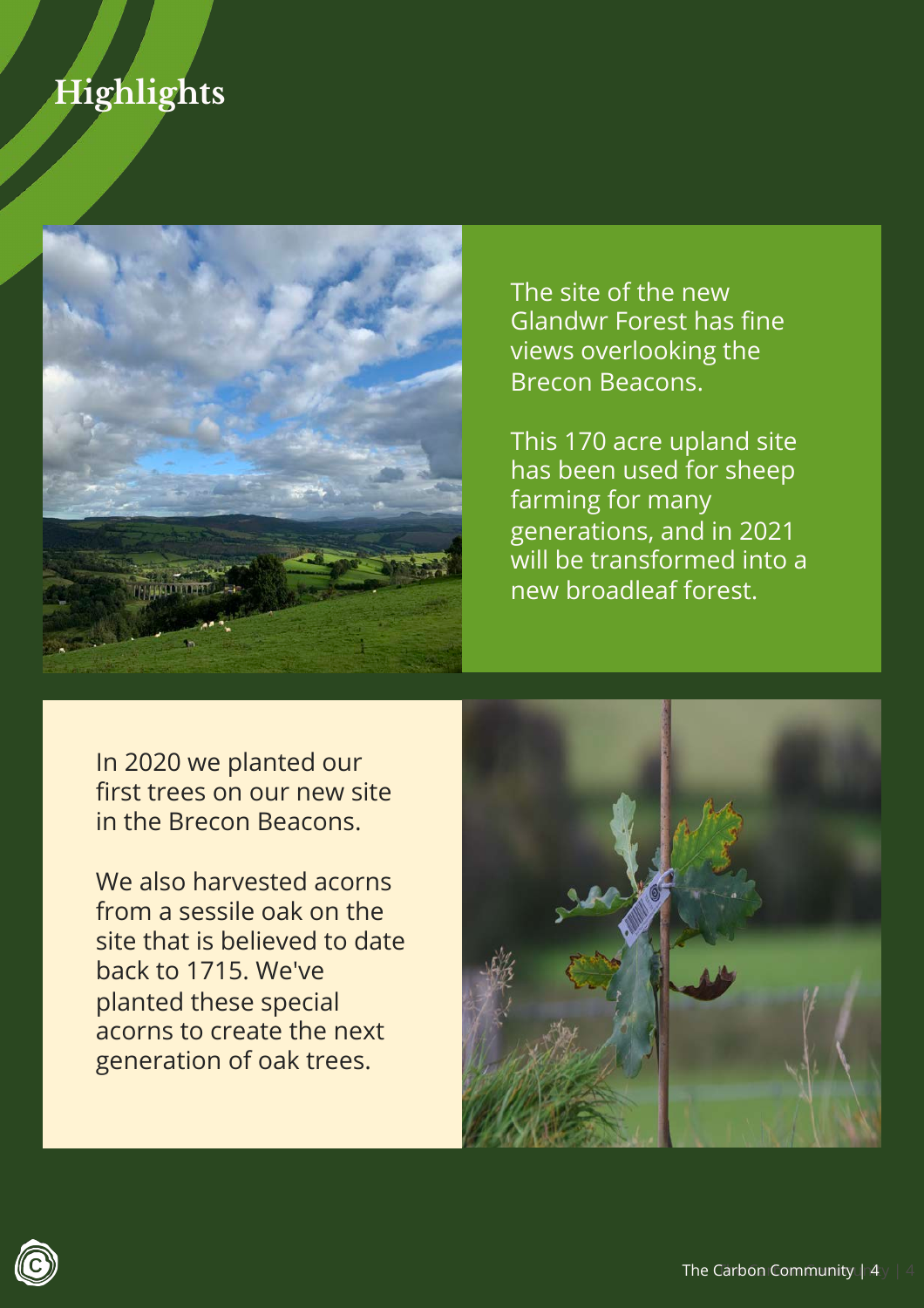# **Highlights**

The Glandwr Forest already has some fantastic footpaths and is part of the Heart Of Wales line walk, which follows the railway from Shrewsbury to Swansea through some of Wales most beautiful countryside.





In conjunction with our scientific partners, we've also created a 28 acre field trial to test different combinations of naturebased solutions.







The University<br>Of<br>Sheffield.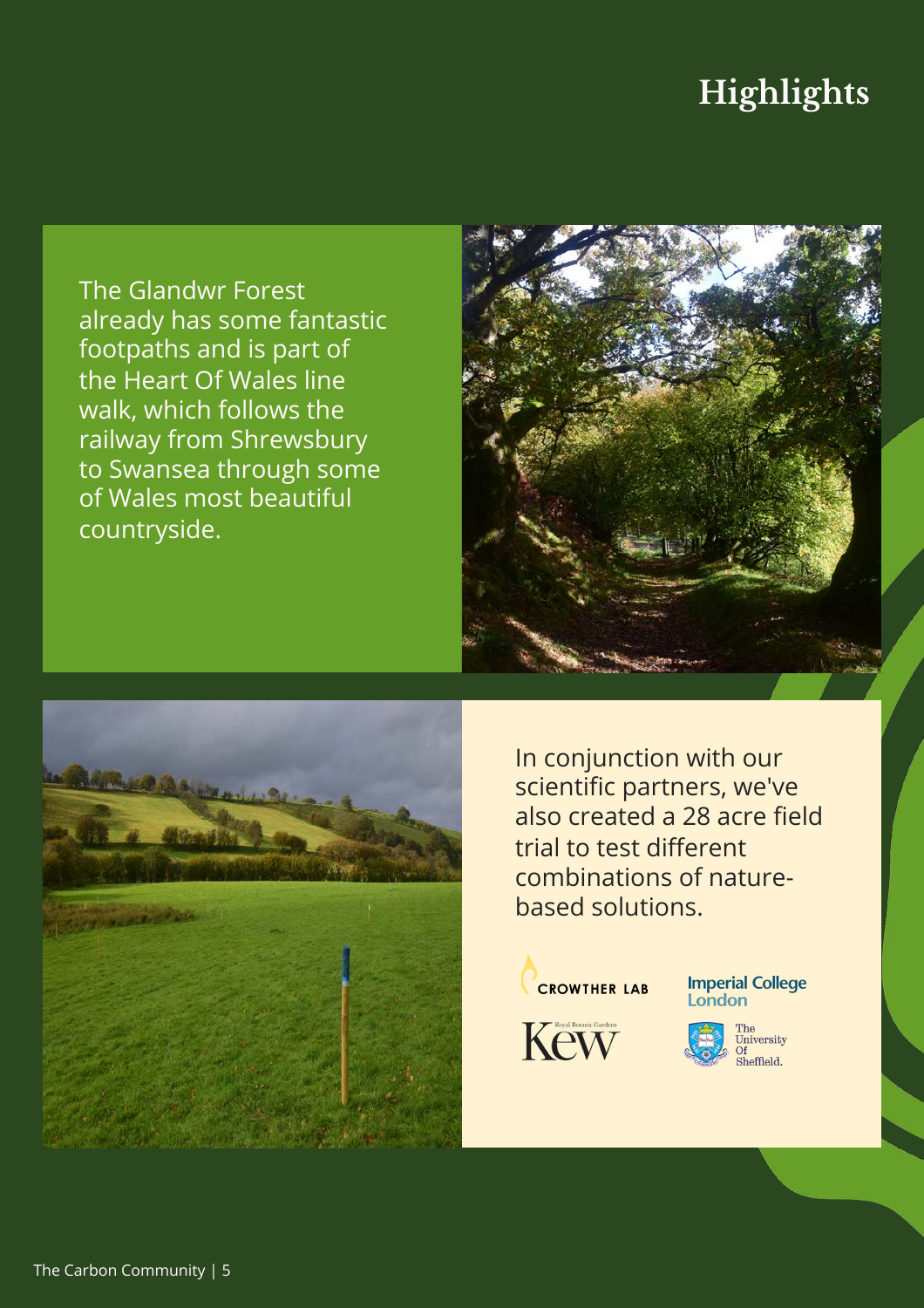Company registration number: 12273280 Charity registration number: 1187231

# **The Carbon Community**

(A company limited by guarantee)

Annual Report and Financial Statements

for the period from 21 October 2019 to 30 September 2020

Ross Brooke Limited 31a Charnham Street Hungerford Berkshire RG17 0EJ

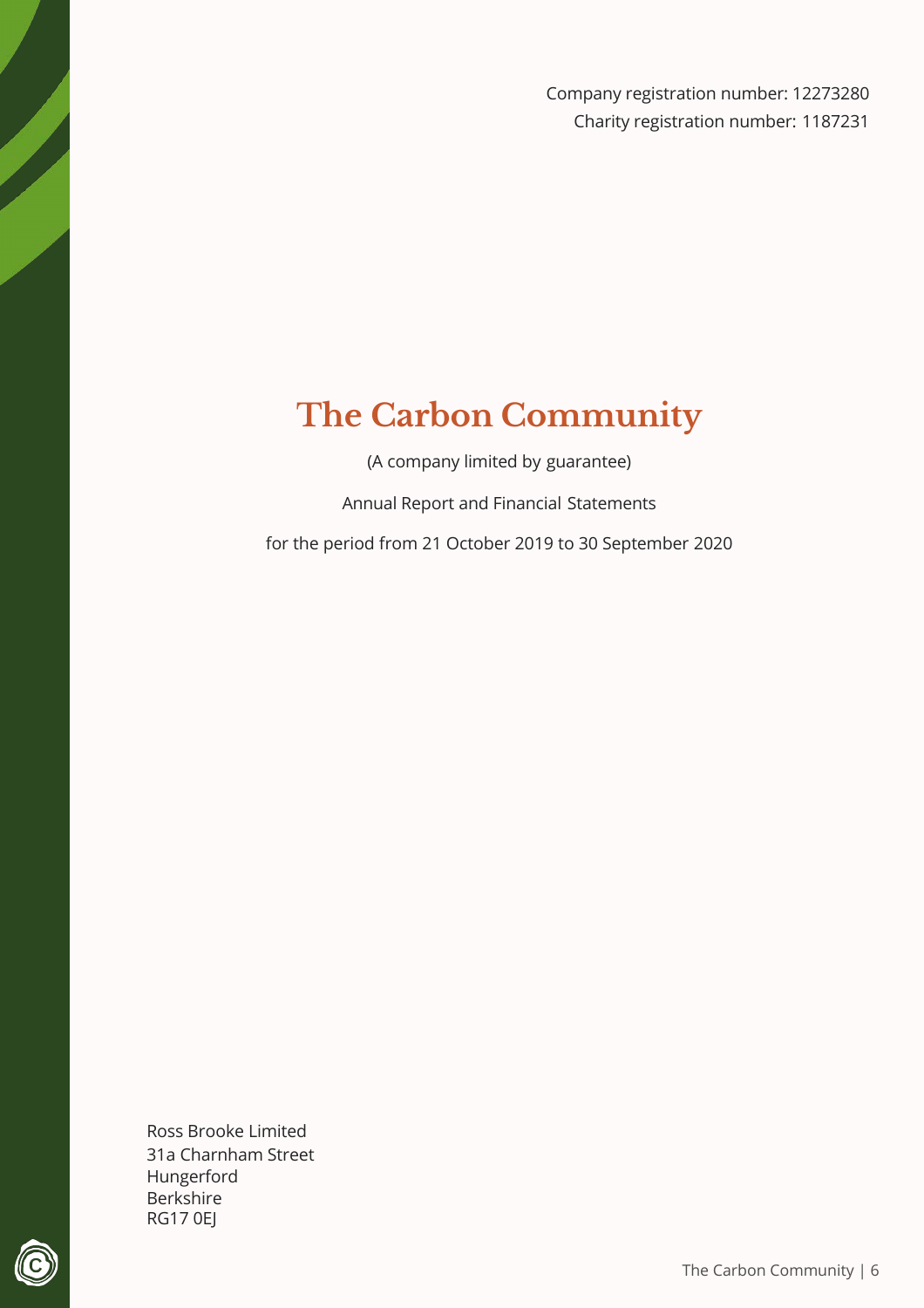# **Contents**

| Trustees' Report                         | 8 to 13  |
|------------------------------------------|----------|
| Statement of Trustees' Responsibilities  | 14       |
| Independent Examiner's Report            | 15       |
| <b>Statement of Financial Activities</b> | 16       |
| <b>Balance Sheet</b>                     | 17       |
| <b>Statement of Cash Flows</b>           | 18       |
| Notes to the Financial Statements        | 19 to 24 |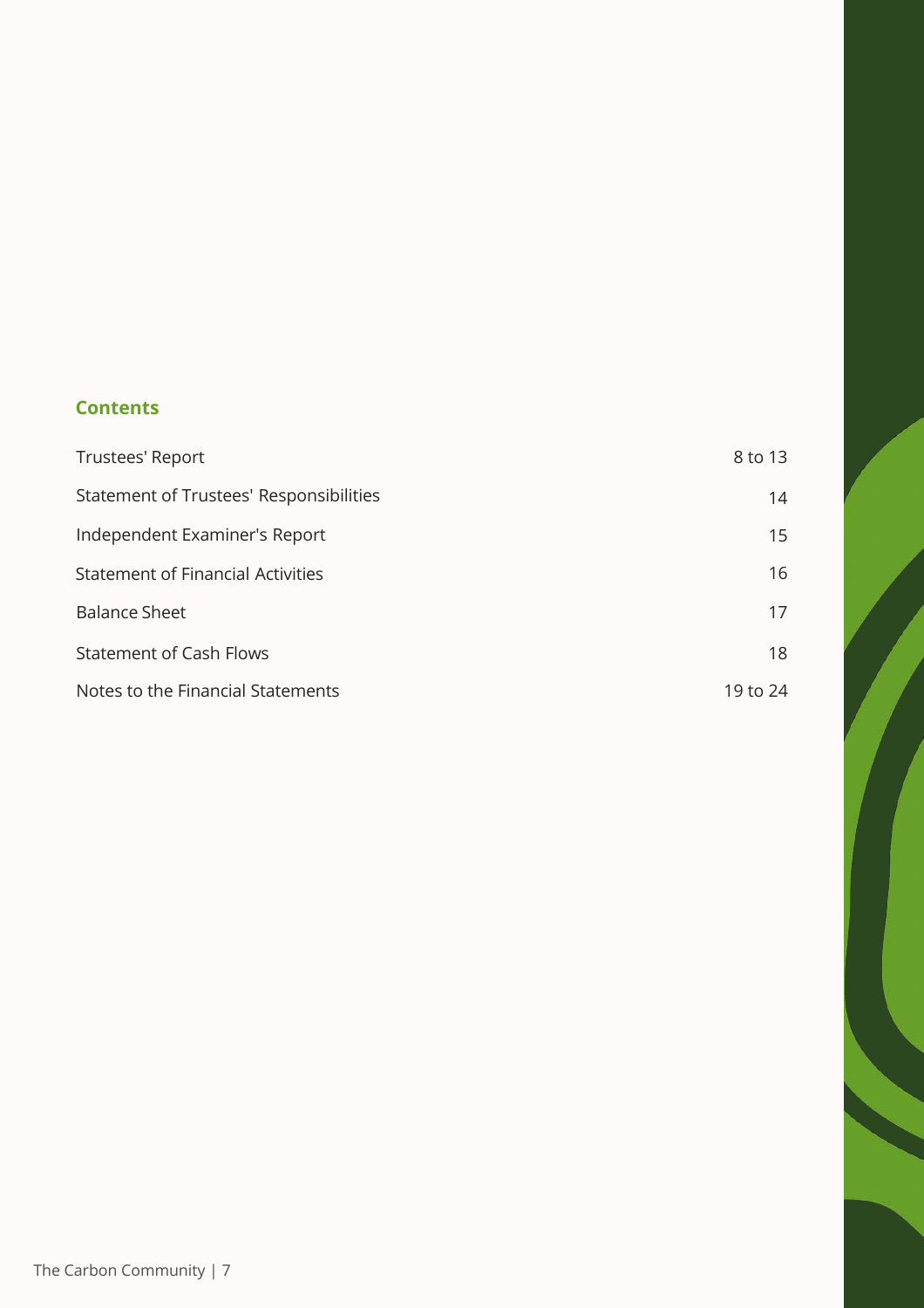## **Trustees' Report**

The trustees, who are directors for the purposes of company law, present the annual report together with the financial statements of the charitable company for the period ended 30 September 2020.

#### **Trustees**

C M Nicholls H Allen J K Nicholls

## **Objectives and activities**

#### *Objects and aims*

The Carbon Community is a charity dedicated to carbon capture. Focused on natural solutions, we started with a question. 'How do you maximise carbon capture in a forest?' This led to many conversations that helped shape our mission: to accelerate carbon capture in trees and soil, with breakthrough science.

Our founding objects set out in our governing document are as follows:

- "to conserve, improve and protect the physical and natural environment for the public benefit by:
- The creation, promotion and sustainable management of new community forests specifically optimised for maximum carbon sequestration in trees & soil;
- Providing individuals, communities and businesses and other organisations with opportunities to participate in sustainable carbon sequestration projects; and
- to advance the education of the public in the protection, enhancement and rehabilitation of the environment, in particular but not exclusively in relation to reforestation as a means of carbon sequestration, and to promote study and research in such subjects and dissemination of the results of such research and study to the public."

## *Our Mission:*

Accelerate carbon capture in trees & soil with breakthrough science.

## *Our guiding principles:*

In parallel with our mission, all of our work is grounded within the following guiding principles:

- •**Action:** We plant trees in ways that accelerate carbon capture.
- **Research:** We enable scientists, funding primary research on carbon capture in trees & soil.
- **Education:** Share our findings, learnings and insights with the global community.
- •**Advocacy:** To advance planting techniques for trees everywhere.

•**Community:** Strengthening communities, both local to our projects and in locations where our research can help local projects accelerate carbon capture.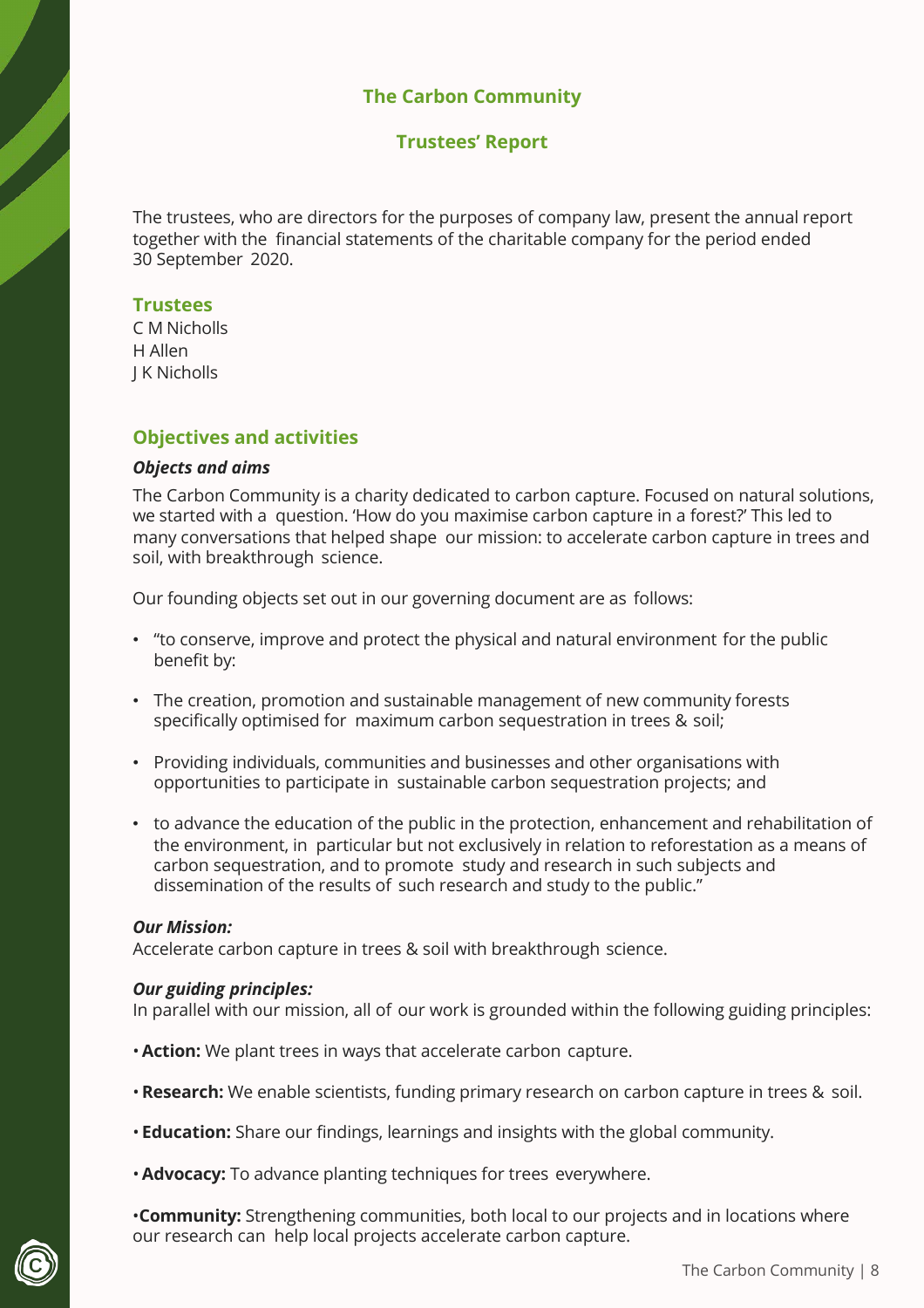## **Trustees' Report**

## **Fundraising disclosures**

## *Public Fundraising:*

The Carbon Community's aim is to raise funds in a respectful way that is aligned with our values. The charity is registered with The Fundraising Regulator. In all of our fundraising we work diligently to comply with the Code of Fundraising Practise and uphold the standards it promotes.

## **Public benefit**

The public benefits that shape our annual activity are environmental protection and climate restoration.

In shaping our objectives for the year and planning our activities, the trustees have given consideration to the Charity Commission's guidance on public benefit (PB2).

The trustees confirm that they have complied with the requirements of section 17 of the Charities Act 2011 to have due regard to the public benefit guidance published by the Charity Commission for England and Wales.

#### *Data Protection*

The Carbon Community places great importance on the security of support and volunteer data and personal information. For information on how the charity uses and protects personal data, please see our privacy policy. [https://www.carboncommunity.org/privacy](https://www.carboncommunity.org/privacy-policy)policy

## **Achievements and performance**

#### *2019/2020 Our First Year in Review*

Our first year as a charity has been a year of laying groundwork to achieve our mission.

- **Action:** We purchased 170 acre site of former farmland just outside the Brecon Beacons National Park in Wales. This site, to be called The Glandwr Forest, will become the home of a beautiful broadleaf forest that will capture carbon for generations.
- **Research**: Our landmark scientific study to accelerate carbon capture has been designed with leading environmental scientists from Imperial College, Kew Gardens, University of Sheffield and ETH Zurich.
- **Education:** We are delighted that a Masters student from Bangor University has confirmed that he will write his thesis on our research study in 2020/21.
- **Community:** We continue to develop partnerships within the environment sector, university community and like-minded businesses. We are delighted that SAP UK Limited has agreed this year to begin raising funds for SAP Forest UK which will be planted within The Glandwr Forest.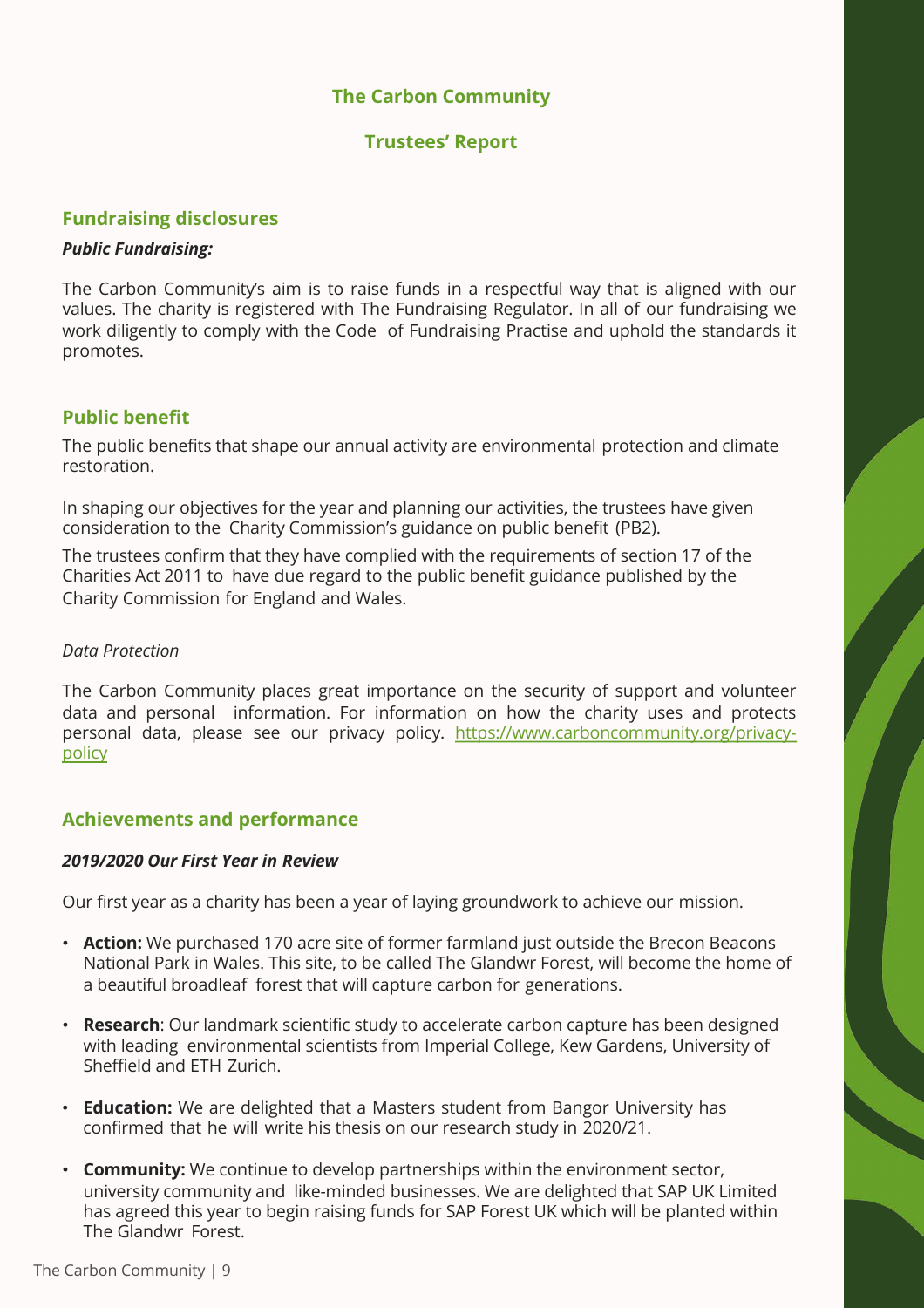## **Trustees' Report**

## **Financial review**

The Carbon Community enjoyed a successful year in its first year with donations of £642,261. Our first year of fundraising was largely enabled by founding donations from individuals and funders from the Charities Aid Foundation who are passionate about our cause.

The charity spent a small amount of funds on fundraising £350, and currently does not employee any fundraising staff. It is now beginning to grow its regular giving fundraising program. We are delighted that SAP UK Limited has come on board to raise funds for the creation of SAP Forest UK to be planted within The Glandwr Forest.

The major financial commitment has been the acquisition of the site for The Glandwr Forest for £619,254. This has included an interest-free mortgage of £200,000. The site is previous farmland and is an ideal location for the scientific project which will focus on accelerating carbon capture in afforestation projects. Total Expenditure on charitable activities was £19,267.

As a new organization we are fully run by volunteers. The Trustees would like to extend their sincere thanks to the volunteers who have help build our website, design our branding and helped us with manual work on the site including restoring the bridge and building fences.

## **Policy on reserves**

In the current stage of TCC's evolution, the Trustee's have approved a reserves policy to hold a minimum of three months of reserves and a maximum of nine months of reserves to cover our operating costs.

These reserves will be separate to ensure that we have funds to cover our forward contracts. They will also be separate to ensuring that we have sufficient working capital for tree maintenance due to the time lag in receiving funds from our contract with NRW.

The Trustees will review this Reserves Policy a minimum of once per year. The current level of reserves will be reviewed at each Trustee meeting.

In reviewing our current level of reserves versus our reserves policy, the Trustees have reviewed the forward commitments to our scientific program including the research grant, site preparation and tree planting involved in the research project. The Trustees have also taken into account our ongoing mortgage commitments. With the above in mind, the charity currently holds unrestricted reserves of £9,954 at the end of this financial year which is 8 months of cover for our ongoing costs.

## **Investment policy and objectives**

#### *Investment Policy*

The Charity does not have any investments. The Trustees are committed to developing an investment policy when we reach an appropriate stage in our evolution.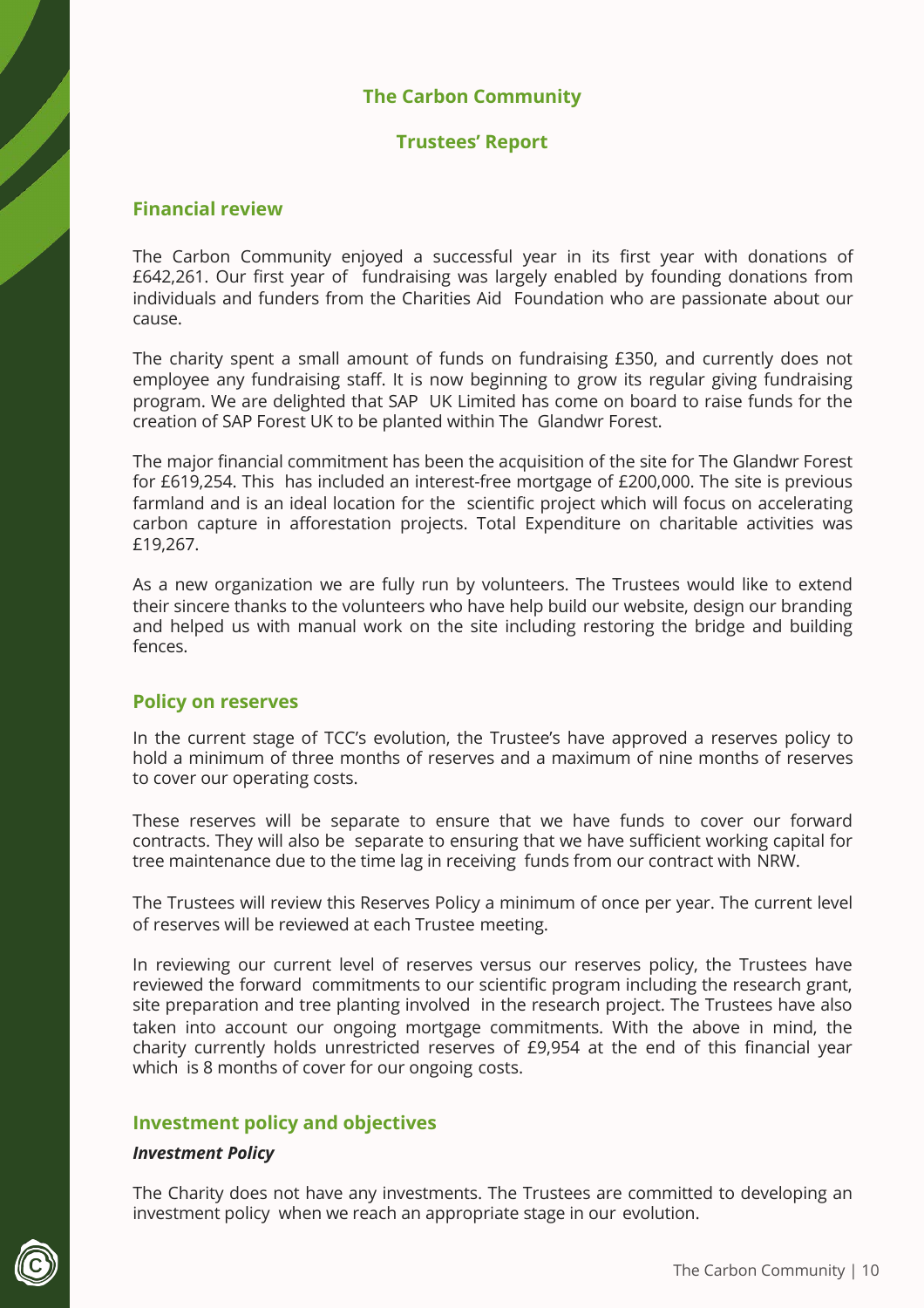## **Trustees' Report**

# **Plans for future periods**

## *Aims and key objectives for future periods*

Plans for Future Periods

2021-2030 is the most critical decade of action for our environment and our planet. 2020- 2021 will be our second year, and our theme for the year is to move from groundwork to action focused on our guiding principles.

- **Action:** Thanks to the support of Natural Resources Wales, we aim to plant approximately 47 hectares of trees.
- **Research:** Included in our tree planting, will be the planting and launch of our two-year scientific study looking at how to accelerate carbon capture in trees & soil.
- **Education:** Together with local partners, develop education materials on the carbon cycle in line with the new Curriculum for Wales.
- **Advocacy:** Outreach & partnership development with fellow tree-planting organizations.
- **Community:** We look forward to our first school and University undergraduate visits to The Glandwr Forest in 2020/21.

## **Structure, governance and management**

## *Recruitment and appointment of trustees*

The subscribers to the Memorandum are the first Trustees of the Charity, who shall hold office for such a term of office as they determine. Any person who is willing to act as a Trustee of the Charity and is permitted to be so appointed by law and the articles, may be appointed to be a Trustee by a resolution of the Trustees. A Trustee shall serve a four year term of office (unless the Trustees resolve that he or she should be appointed for a shorter period) and may be reappointed with no limit on the number of consecutive terms of office a Trustee may hold.

## *Organisational structure*

The Carbon Community was officially registered at Companies House on 21st October 2019 and by the Charity Commission on 6th January 2020.

The charity was constituted as a company limited by guarantee and is governed by Memorandum and Articles of Association dated 21 October 2019.

The Trustees are directors for the purpose of company law. In the event of the company being wound down members are required to contribute an amount not exceeding £1.

The charity's trustees are: C M Nicholls (Chair) J K Nicholls H Allen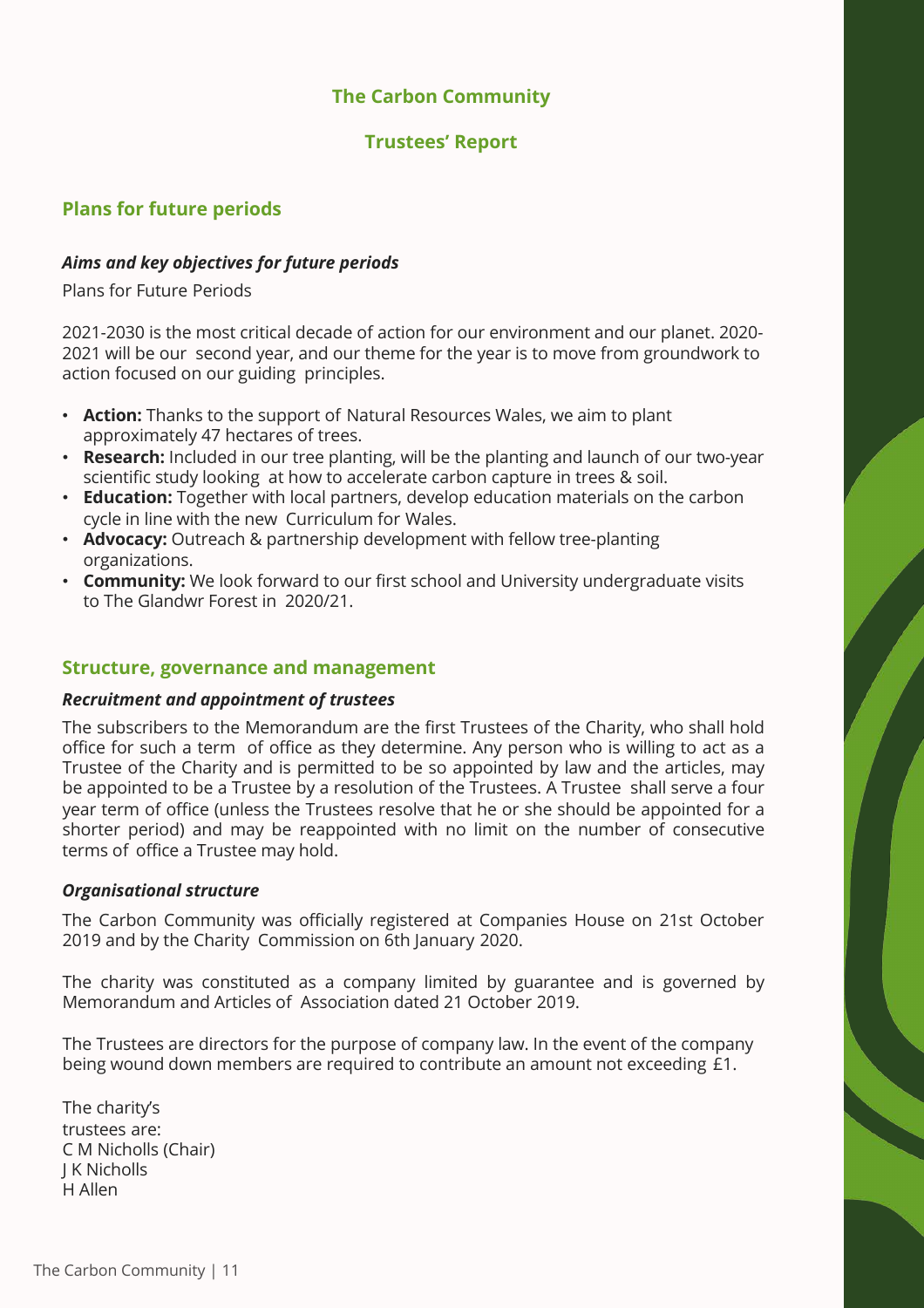## **Trustees' Report**

## **Major risks and management of those risks**

Through the course of 2019/2020, the Trustees have looked at three areas of risk for The Carbon Community – land acquisition, our science project implementation, and financial resilience. The land for The Glandwr Forest was acquired in March 2020. Third party liability insurance is in place, warning signs have been put in place as appropriate and work has been initiated to protect the access bridge from flooding. A decision was taken in late March to delay the planting of the science project due to covid, this has meant that the project will be delayed to the 2020/2021 planting season with ground prep scheduled to commence in October 2020. To address our long term financial resilience the Trustees are looking at carbon credits and other tools for the long term success of the charity.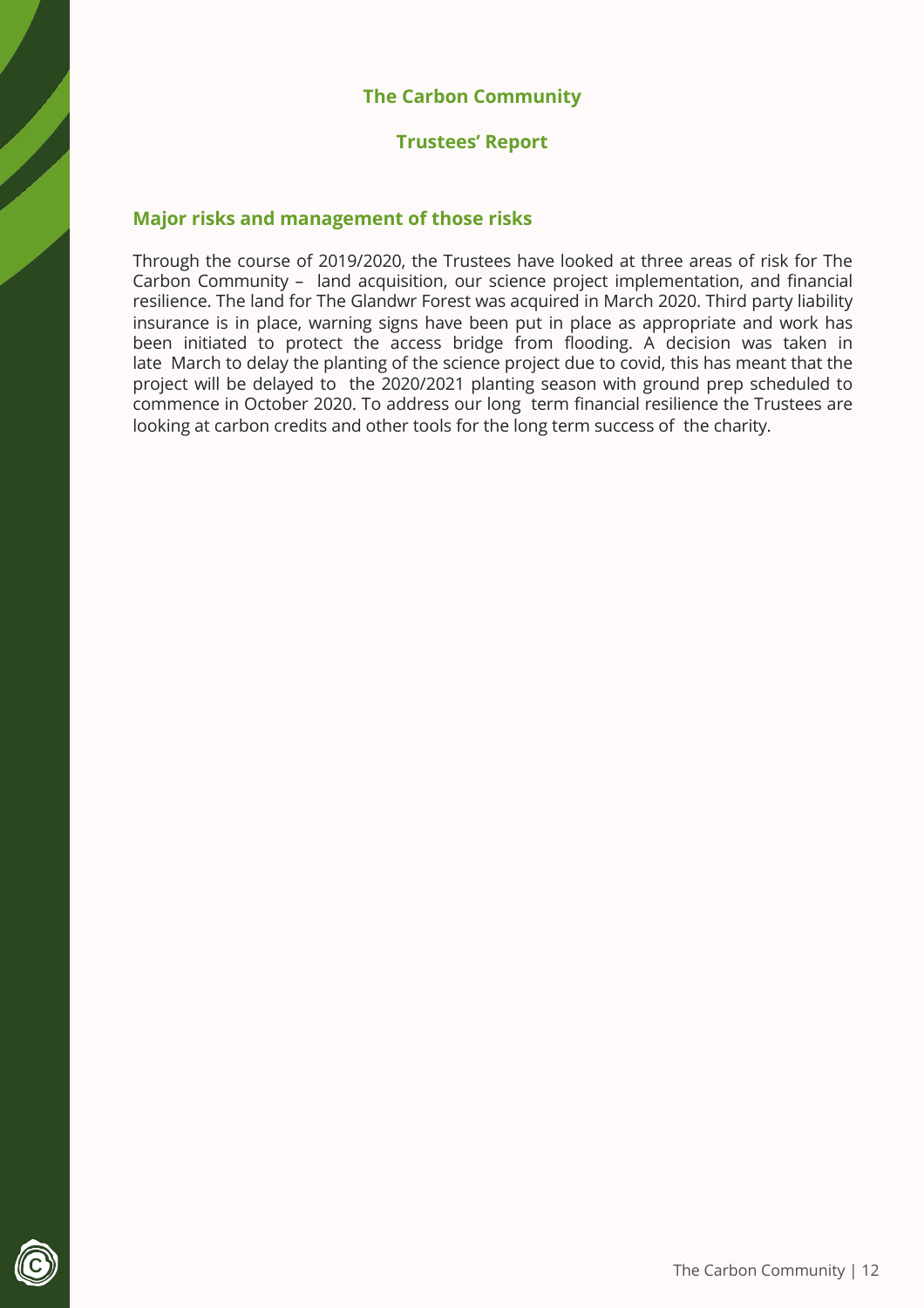# **Trustees' Report**

# **Reference and Administrative Details**

| <b>Trustees</b>                    | C M Nicholls                                                                                |
|------------------------------------|---------------------------------------------------------------------------------------------|
|                                    | H Allen                                                                                     |
|                                    | J K Nicholls                                                                                |
| <b>Principal Office</b>            | 40 Alma Road<br>Windsor<br><b>Berkshire</b><br><b>SL4 3HJ</b>                               |
| <b>Company Registration Number</b> | 12273280                                                                                    |
| <b>Charity Registration Number</b> | 1187231                                                                                     |
| <b>Solicitors</b>                  | <b>IBB Solicitors Capital Court</b><br>30 Windsor Street<br>Uxbridge<br>Middlesex<br>UB81AB |
| <b>Solicitors</b>                  | AgriAdvisor<br>Henllan<br>Pumsaint<br>Llanwrda<br><b>SA19 8AX</b>                           |
| <b>Bankers</b>                     | <b>Starling Bank Limited</b><br>3rd Floor<br>2 Finsbury Avenue<br>London<br>EC2M 2PP        |
| <b>Independent Examiner</b>        | Ross Brooke Limited<br>31a Charnham Street<br>Hungerford Berkshire<br><b>RG17 0EJ</b>       |

# **Small companies provision statement**

This report has been prepared in accordance with the small companies regime under the Companies Act 2006.

The annual report was approved by the trustees of the charity on 21<sup>st</sup> January 2021 and signed on its behalf by:

*Charles Nicholls*

C M Nicholls Chairman of the board of Trustees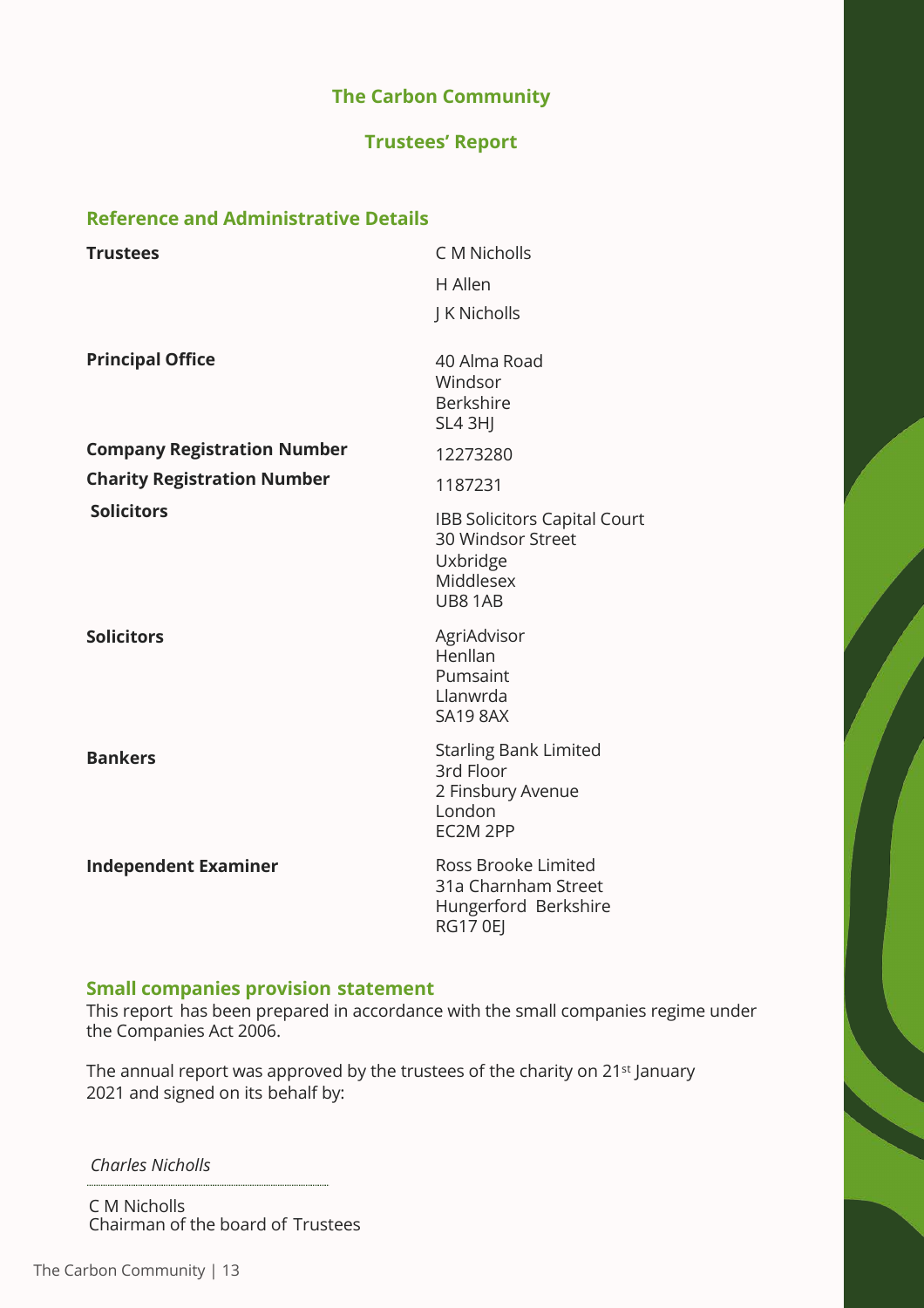## **Statement of Trustees' Responsibilities**

The trustees (who are also the directors of The Carbon Community for the purposes of company law) are responsible for preparing the trustees' report and the financial statements in accordance with the United Kingdom Accounting Standards (United Kingdom Generally Accepted Accounting Practice) and applicable law and regulations.

Company law requires the trustees to prepare financial statements for each financial period. Under company law the trustees must not approve the financial statements unless they are satisfied that they give a true and fair view of the state of affairs of the charitable company and of its incoming resources and application of resources, including its income and expenditure, for that period. In preparing these financial statements, the trustees are required to:

- select suitable accounting policies and apply them consistently;
- observe the methods and principles in the Charities SORP;
- make judgements and estimates that are reasonable and prudent;
- state whether applicable UK Accounting Standards have been followed, subject to any material departures disclosed and explained in the financial statements; and
- prepare the financial statements on the going concern basis unless it is inappropriate to presume that the charitable company will continue in business.

The trustees are responsible for keeping adequate accounting records that are sufficient to show and explain the charitable company's transactions and disclose with reasonable accuracy at any time the financial position of the charitable company and enable them to ensure that the financial statements comply with the Companies Act 2006. They are also responsible for safeguarding the assets of the charitable company and hence for taking reasonable steps for the prevention and detection of fraud and other irregularities.

Approved by the trustees of the charity on 21<sup>st</sup> January 2021 and signed on its behalf by:

*Charles Nicholls*

C M Nicholls Chairman of the board of Trustees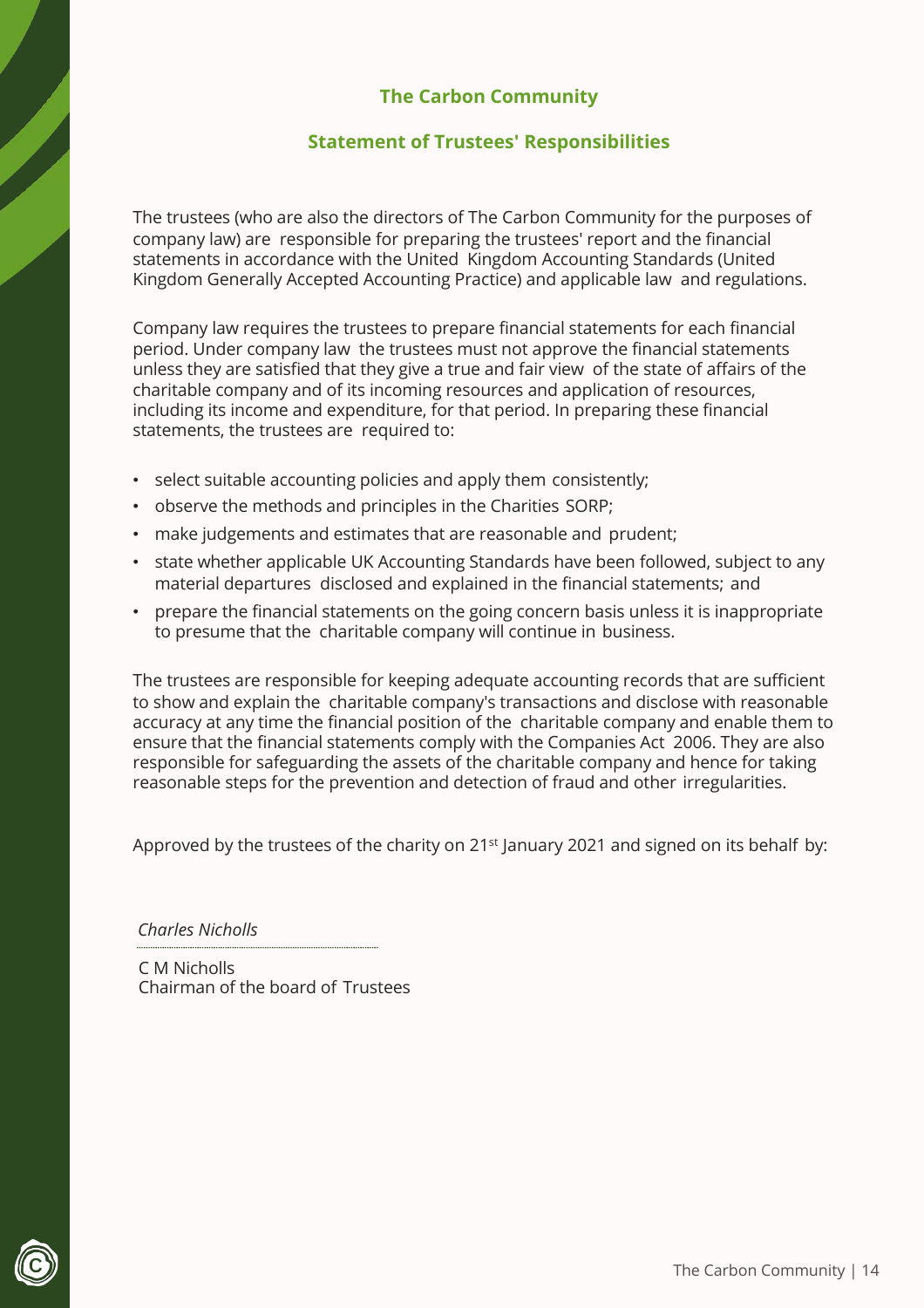## **Independent Examiner's Report to the trustees of The Carbon Community**

I report to the charity trustees on my examination of the accounts of the charity for the year ended 30 September 2020 which are set out on pages 16 to 24.

## **Respective responsibilities of trustees and examiner**

As the charity's trustees of The Carbon Community (and also its directors for the purposes of company law) you are responsible for the preparation of the accounts in accordance with the requirements of the Companies Act 2006 ('the 2006 Act').

Having satisfied myself that the accounts of The Carbon Community are not required to be audited under Part 16 of the 2006 Act and are eligible for independent examination, I report in respect of my examination of your charity's accounts as carried out under section 145 of the Charities Act 2011 ('the 2011 Act'). In carrying out my examination I have followed the Directions given by the Charity Commission under section 145(5)(b) of the 2011 Act.

## **Independent examiner's statement**

Since The Carbon Community's gross income exceeded £250,000 your examiner must be a member of a body listed in section 145 of the 2011 Act. I confirm that I am qualified to undertake the examination because I am a member of ACCA , which is one of the listed bodies.

I have completed my examination. I confirm that no matters have come to my attention in connection with the examination giving me cause to believe:

- 1. accounting records were not kept in respect of The Carbon Community as required by section 386 of the 2006 Act; or
- 2. the accounts do not accord with those records; or
- 3. the accounts do not comply with the accounting requirements of section 396 of the 2006 Act other than any requirement that the accounts give a 'true and fair view' which is not a matter considered as part of an independent examination; or
- 4. the accounts have not been prepared in accordance with the methods and principles of the Statement of Recommended Practice for accounting and reporting by charities [applicable to charities preparing their accounts in accordance with the Financial Reporting Standard applicable in the UK and Republic of Ireland (FRS 102)].

I have no concerns and have come across no other matters in connection with the examination to which attention should be drawn in this report in order to enable a proper understanding of the accounts to be reached.

*Signed by Kerry Hawkins on 21st January 2021*

Kerry Hawkins, FCCA, Ross Brooke Limited

31a Charnham Street Hungerford Berkshire RG17 0EJ

Date: 21st January 2021

The Carbon Community | 15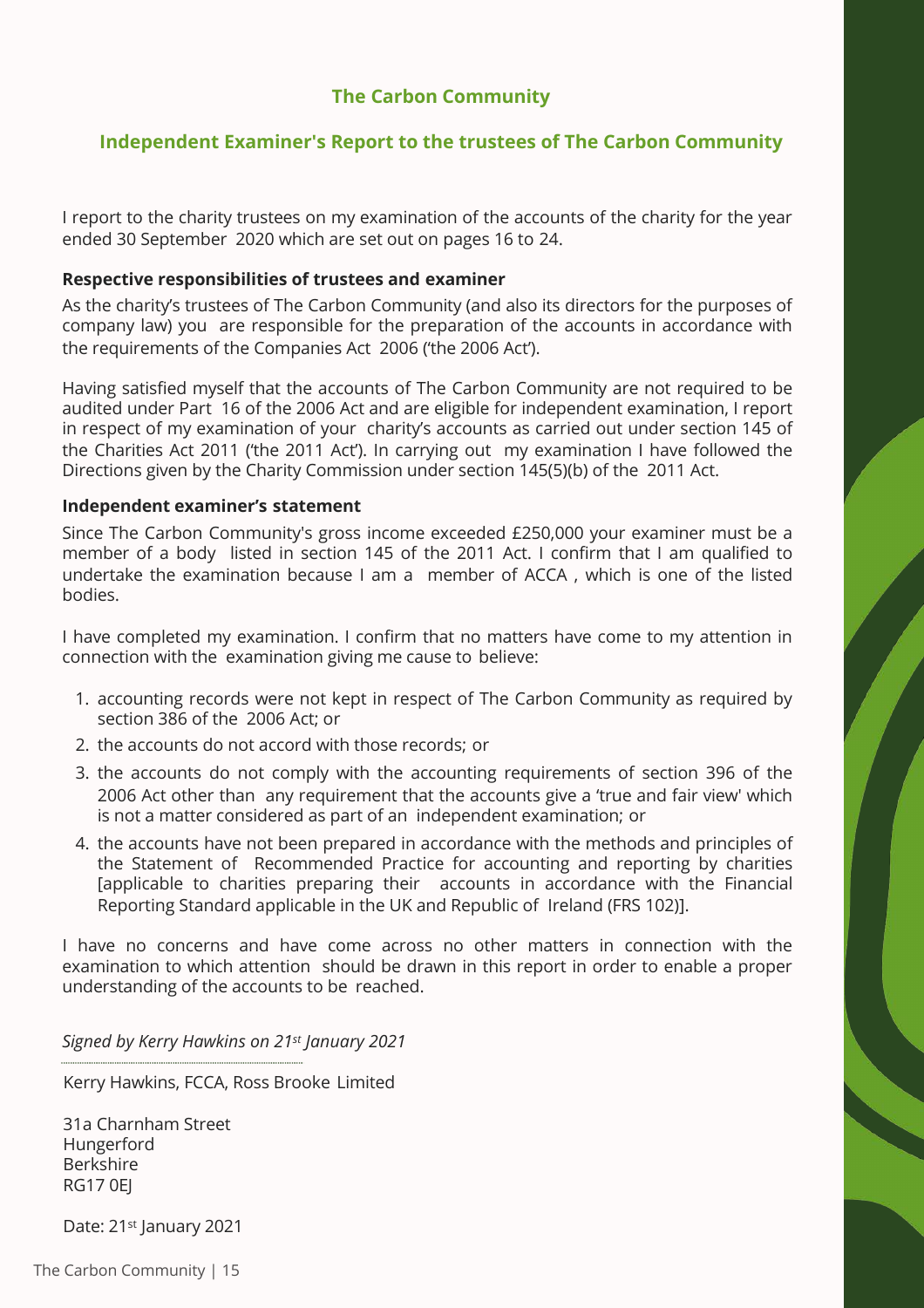## **Statement of Financial Activities for the Period from 21 October 2019 to 30 September 2020**

# **(Including Income and Expenditure Account and Statement of Total Recognised Gains and Losses)**

|                                    |             | <b>Unrestricted</b><br>funds | <b>Total</b><br>2020 |
|------------------------------------|-------------|------------------------------|----------------------|
|                                    | <b>Note</b> | £                            | £                    |
| <b>Income and Endowments from:</b> |             |                              |                      |
| Donations and legacies             | 3           | 642,261                      | 642,261              |
| Total income                       |             | 642,261                      | 642,261              |
| <b>Expenditure on:</b>             |             |                              |                      |
| Charitable activities              | 4           | (19, 267)                    | (19, 267)            |
| Total expenditure                  |             | (19, 267)                    | (19, 267)            |
| Net income                         |             | 622,994                      | 622,994              |
| Net movement in funds              |             | 622,994                      | 622,994              |
| <b>Reconciliation of funds</b>     |             |                              |                      |
| Total funds carried forward        | 13          | 622,994                      | 622,994              |

All of the charity's activities derive from continuing operations during the above period.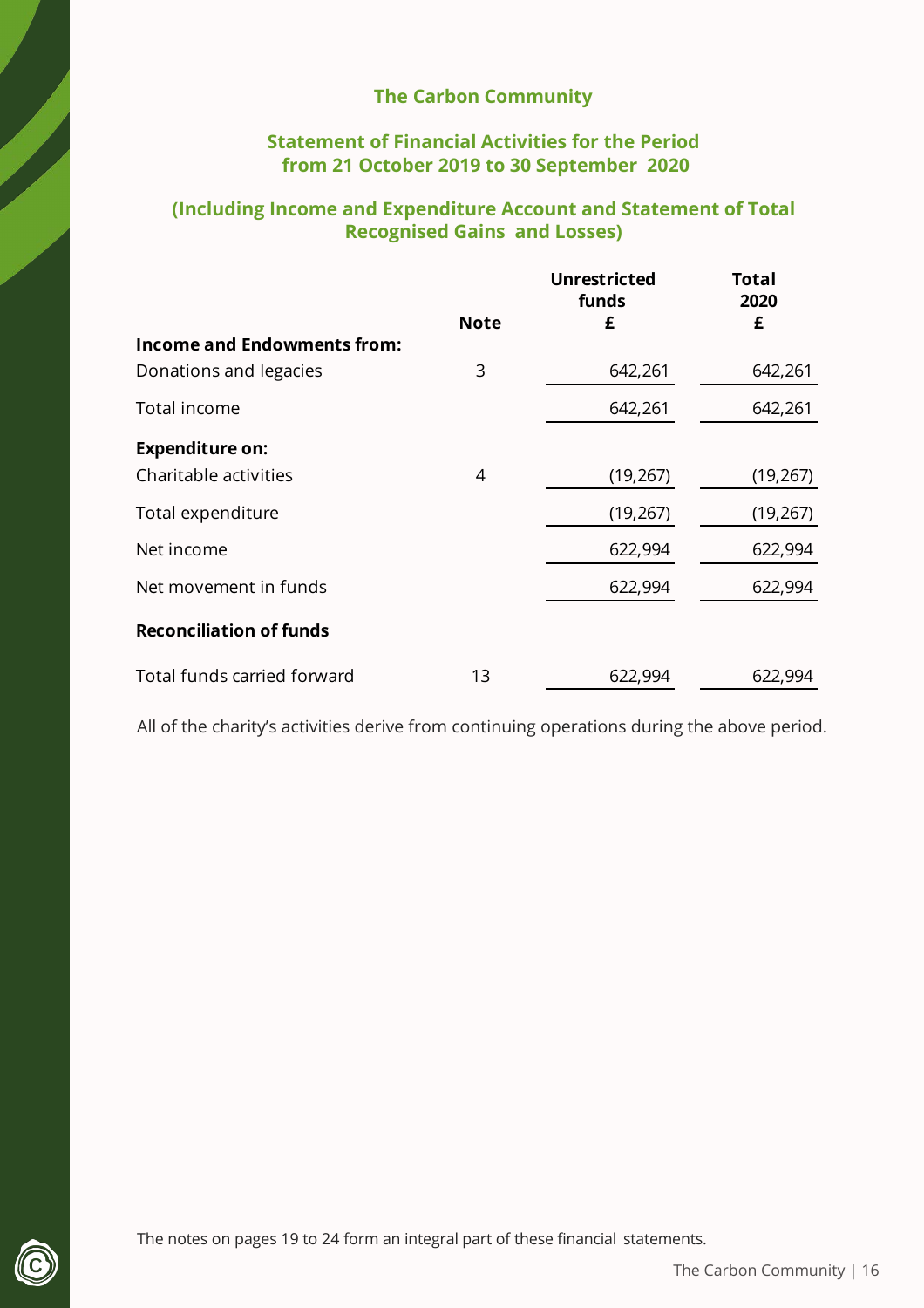# **(Registration number: 12273289) Balance Sheet as at 30 September 2020**

|                                                         | <b>Note</b> | 2020<br>£ |
|---------------------------------------------------------|-------------|-----------|
| <b>Fixed assets</b>                                     |             |           |
| Tangible assets                                         | 8           | 619,254   |
| <b>Current assets</b>                                   |             |           |
| Cash at bank and in hand                                | 9           | 206,140   |
| <b>Creditors: Amounts falling due within one year</b>   | 10          | (17, 400) |
| <b>Net current assets</b>                               |             | 188,740   |
| <b>Total assets less current liabilities</b>            |             | 807,994   |
| Creditors: Amounts falling due after more than one year | 11          | (185,000) |
| <b>Net assets</b>                                       |             | 622,994   |
| <b>Funds of the charity:</b>                            |             |           |
| <b>Unrestricted income funds</b>                        |             |           |
| Unrestricted funds                                      |             | 622,994   |
| <b>Total funds</b>                                      | 13          | 622,994   |

For the financial period ending 30 September 2020 the charity was entitled to exemption from audit under section 477 of the Companies Act 2006 relating to small companies.

Directors' responsibilities:

- The members have not required the charity to obtain an audit of its accounts for the period in question in accordance with section 476; and
- The directors acknowledge their responsibilities for complying with the requirements of the Act with respect to accounting records and the preparation of accounts.

These accounts have been prepared in accordance with the provisions applicable to companies subject to the small companies regime.

The financial statements on pages 16 to 24 were approved by the trustees, and authorised for issue on 21<sup>st</sup> January 2021 and signed on their behalf by:

*Charles Nicholls*

C M Nicholls Chairman of the board of Trustees

The notes on pages 19 to 24 form an integral part of these financial statements.

The Carbon Community | 17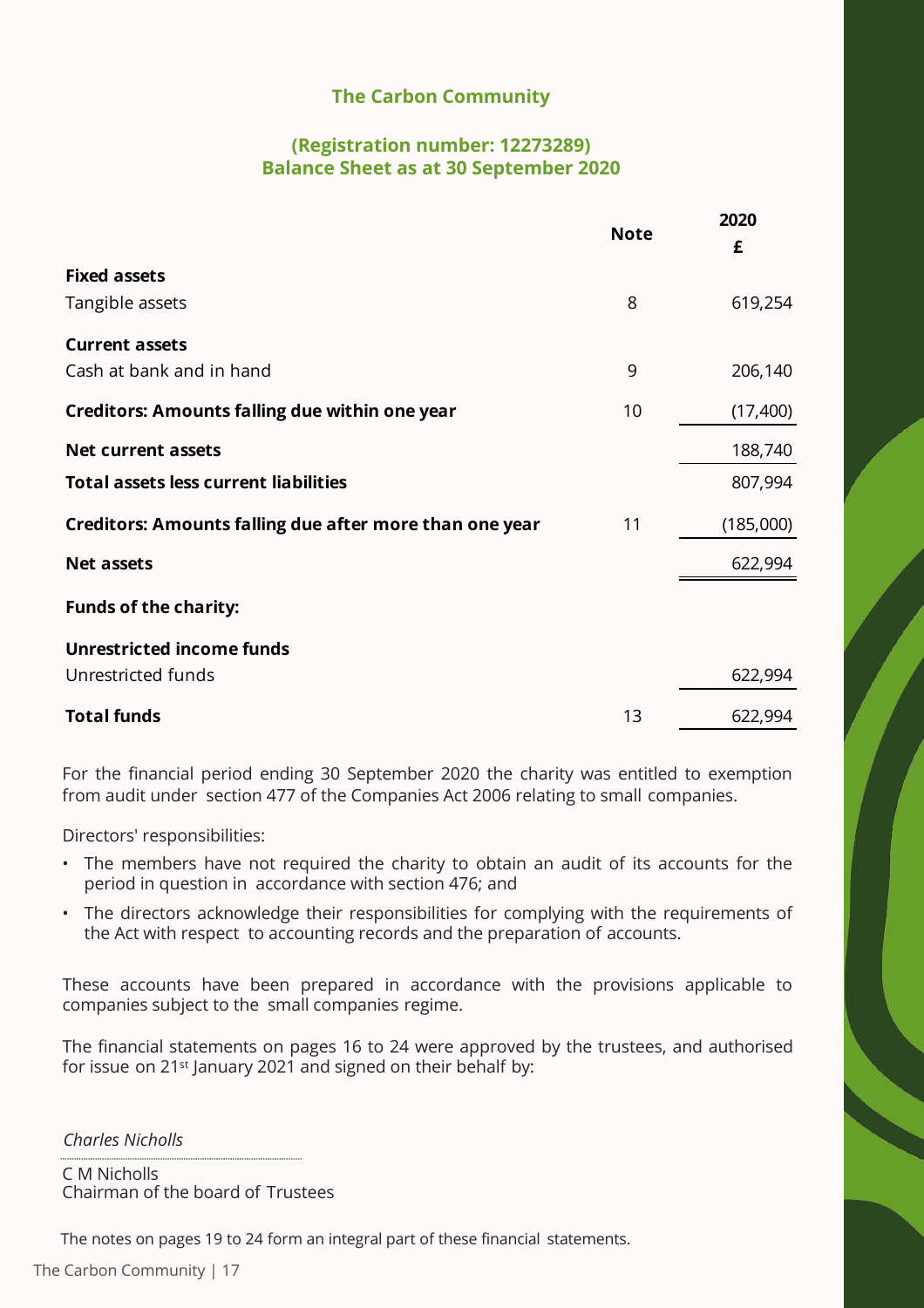# **Statement of Cash Flows for the Period from 21 October 2019 to 30 September 2020**

|                                                       | <b>Note</b> | 2020<br>£  |
|-------------------------------------------------------|-------------|------------|
| Cash flows from operating activities                  |             |            |
| Net cash income                                       |             | 622,994    |
| <b>Working capital adjustments</b>                    |             |            |
| Increase in creditors                                 | 10          | 2,400      |
| Net cash flows from operating activities              |             | 625,394    |
| Cash flows from investing activities                  |             |            |
| Purchase of tangible fixed assets                     | 8           | (619, 254) |
| <b>Cash flows from financing activities</b>           |             |            |
| Net of new loans received and capital repayments made | 10&11       | 200,000    |
| Net increase in cash and cash equivalents             |             | 206,140    |
| Cash and cash equivalents at 21 October               |             |            |
| Cash and cash equivalents at 30 September             |             | 206,140    |

All of the cash flows are derived from acquisitions in the current financial period.

The Carbon Community | 18 The notes on pages 19 to 24 form an integral part of these financial statements.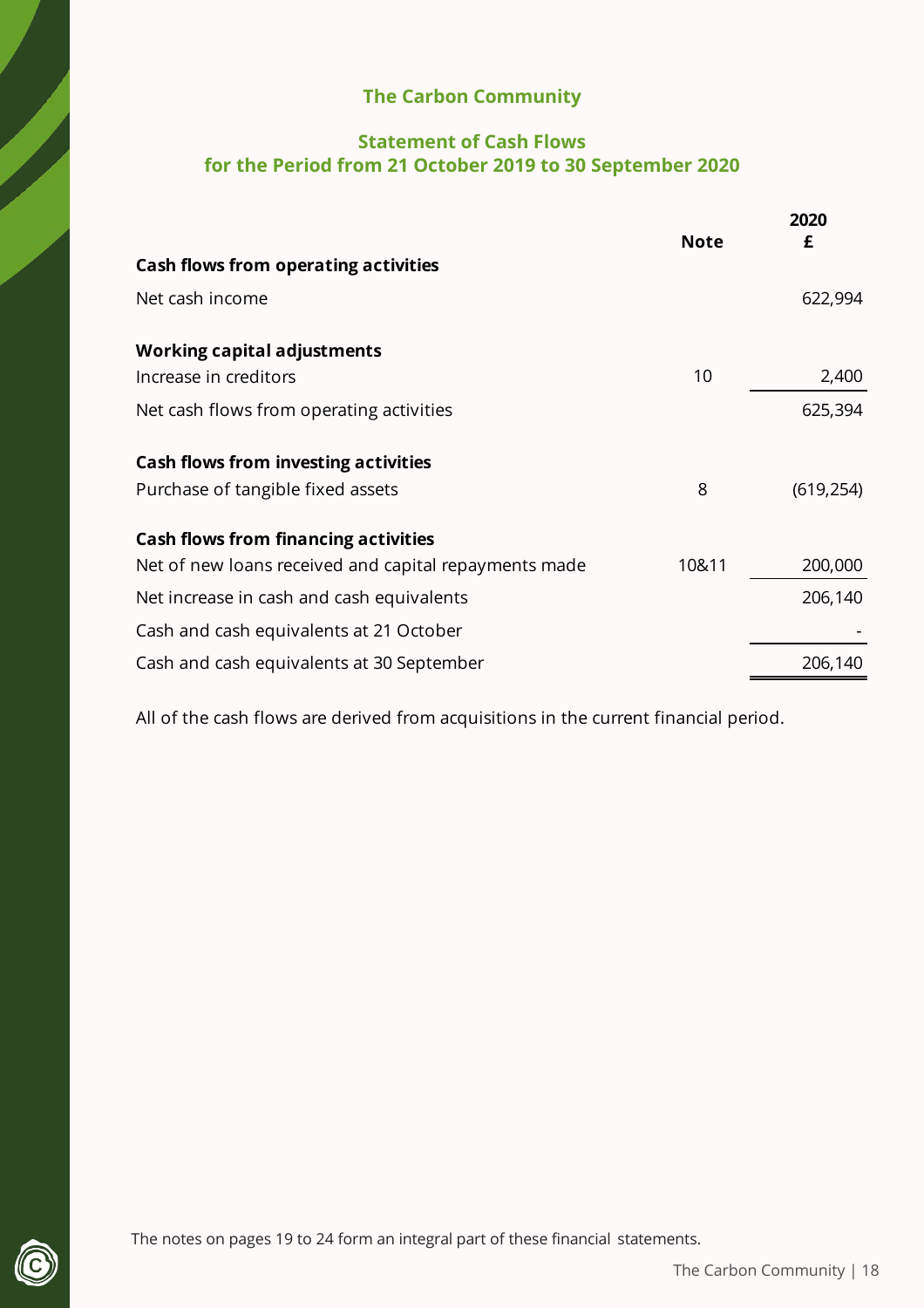## **Notes to the Financial Statements for the Period from 21 October 2019 to 30 September 2020**

## **1 Charity status**

The charity is limited by guarantee, incorporated in England and Wales, and consequently does not have share capital. Each of the trustees is liable to contribute an amount not exceeding £1 towards the assets of the charity in the event of liquidation.

The principal place of business is: 40 Alma Road Windsor Berkshire SL4 3HJ

## **2 Accounting policies**

## **Summary of significant accounting policies and key accounting estimates**

The principal accounting policies applied in the preparation of these financial statements are set out below. These policies have been consistently applied to all the years presented, unless otherwise stated.

#### **Statement of compliance**

The financial statements have been prepared in accordance with Accounting and Reporting by Charities: Statement of Recommended Practice applicable to charities preparing their accounts in accordance with the Financial Reporting Standard applicable in the UK and Republic of Ireland (FRS 102) (effective 1 January 2015) - (Charities SORP (FRS 102)), the Financial Reporting Standard applicable in the UK and Republic of Ireland (FRS 102). They also comply with the Companies Act 2006 and Charities Act 2011.

## **Basis of preparation**

The Carbon Community meets the definition of a public benefit entity under FRS 102. Assets and liabilities are initially recognised at historical cost or transaction value unless otherwise stated in the relevant accounting policy notes.

## **Going concern**

The trustees consider that there are no material uncertainties about the charity's ability to continue as a going concern nor any significant areas of uncertainty that affect the carrying value of assets held by the charity.

#### **Income and endowments**

All income is recognised once the charity has entitlement to the income, it is probable that the income will be received and the amount of the income receivable can be measured reliably.

## *Donations and legacies*

Donations are recognised when the charity has been notified in writing of both the amount and settlement date. In the event that a donation is subject to conditions that require a level of performance by the charity before the charity is entitled to the funds, the income is deferred and not recognised until either those conditions are fully met, or the fulfilment of those conditions is wholly within the control of the charity and it is probable that these conditions will be fulfilled in the reporting period.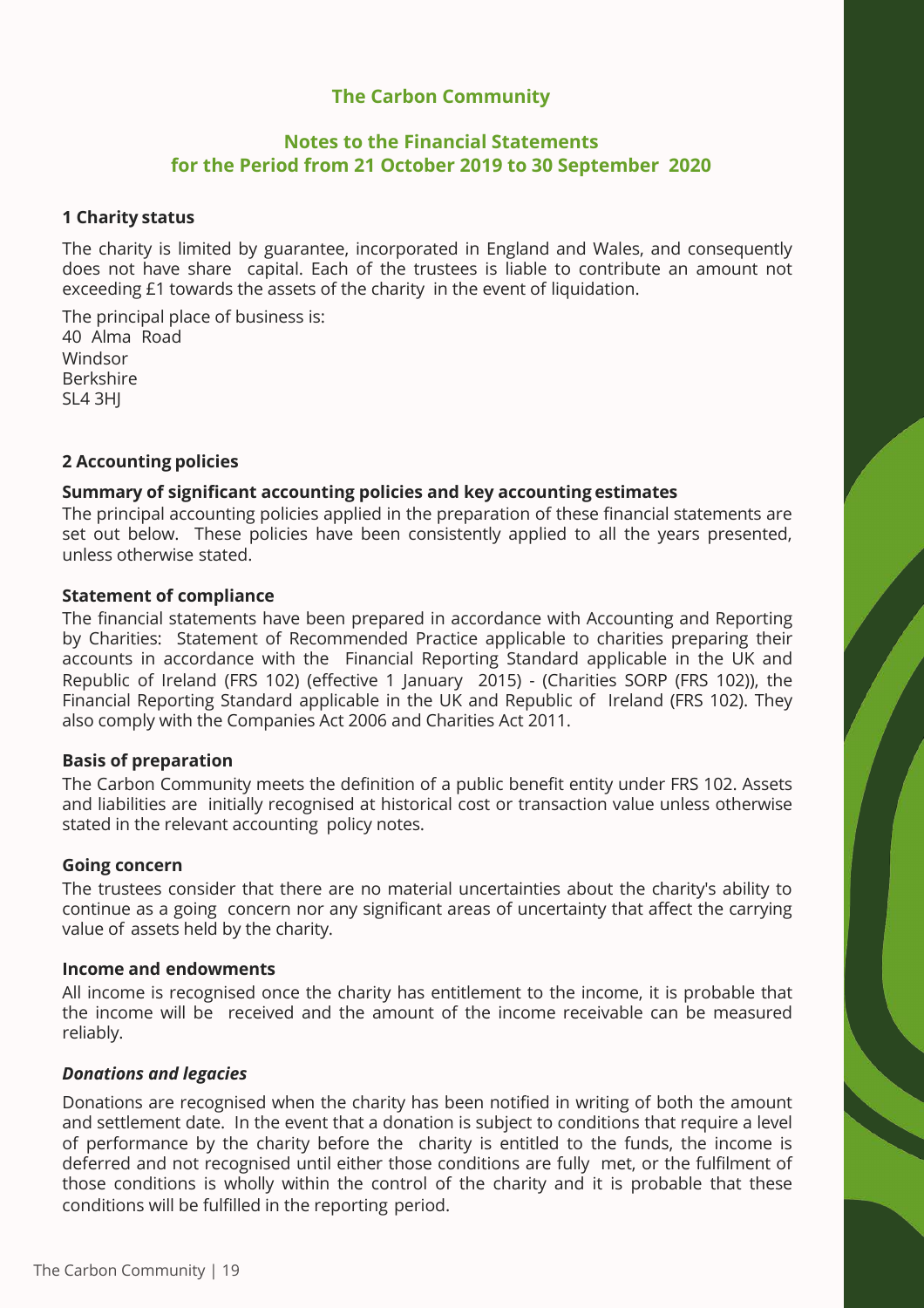## **Notes to the Financial Statements for the Period from 21 October 2019 to 30 September 2020**

#### **Expenditure**

All expenditure is recognised once there is a legal or constructive obligation to that expenditure, it is probable settlement is required and the amount can be measured reliably. All costs are allocated to the applicable expenditure heading that aggregate similar costs to that category. Where costs cannot be directly attributed to particular headings they have been allocated on a basis consistent with the use of resources, with central staff costs allocated on the basis of time spent, and depreciation charges allocated on the portion of the asset's use. Other support costs are allocated based on the spread of staff costs.

#### *Charitable activities*

Charitable expenditure comprises those costs incurred by the charity in the delivery of its activities and services for its beneficiaries. It includes both costs that can be allocated directly to such activities and those costs of an indirect nature necessary to support them.

#### **Support costs**

Support costs include central functions and have been allocated to activity cost categories on a basis consistent with the use of resources, for example, allocating property costs by floor areas, or per capita, staff costs by the time spent and other costs by their usage.

#### **Governance costs**

These include the costs attributable to the charity's compliance with constitutional and statutory requirements, including audit, strategic management and trustees's meetings and reimbursed expenses.

#### **Taxation**

The charity is considered to pass the tests set out in Paragraph 1 Schedule 6 of the Finance Act 2010 and therefore it meets the definition of a charitable company for UK corporation tax purposes. Accordingly, the charity is potentially exempt from taxation in respect of income or capital gains received within categories covered by Chapter 3 Part 11 of the Corporation Tax Act 2010 or Section 256 of the Taxation of Chargeable Gains Act 1992, to the extent that such income or gains are applied exclusively to charitable purposes.

#### **Tangible fixed assets**

Individual fixed assets costing £250.00 or more are initially recorded at cost, less any subsequent accumulated depreciation and subsequent accumulated impairment losses.

#### **Cash and cash equivalents**

Cash and cash equivalents comprise cash on hand and call deposits, and other short-term highly liquid investments that are readily convertible to a known amount of cash and are subject to an insignificant risk of change in value.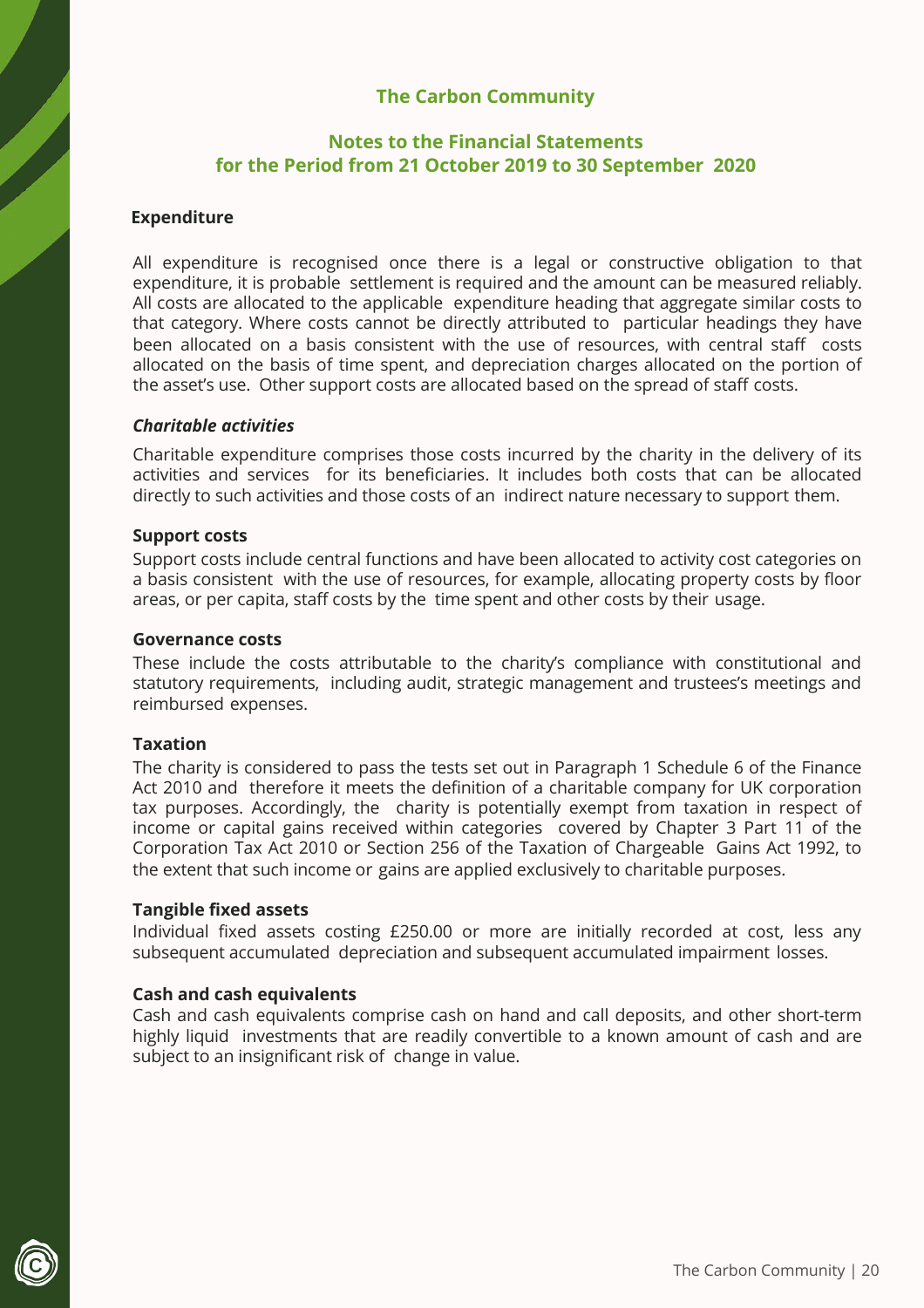## **Notes to the Financial Statements for the Period from 21 October 2019 to 30 September 2020**

## **Borrowings**

Interest-bearing borrowings are initially recorded at fair value, net of transaction costs. Interest-bearing borrowings are subsequently carried at amortised cost, with the difference between the proceeds, net of transaction costs, and the amount due on redemption being recognised as a charge to the Statement of Financial Activities over the period of the relevant borrowing.

Interest expense is recognised on the basis of the effective interest method and is included in interest payable and similar charges.

Borrowings are classified as current liabilities unless the charity has an unconditional right to defer settlement of the liability for at least twelve months after the reporting date.

## **Fund structure**

Unrestricted income funds are general funds that are available for use at the trustees's discretion in furtherance of the objectives of the charity.

| 3 Income from donations and legacies     | <b>Unrestricted</b> |         |
|------------------------------------------|---------------------|---------|
|                                          | funds               | Total   |
|                                          | General             | funds   |
|                                          | £                   | £       |
| Donations and legacies;                  |                     |         |
| Donations from individuals               | 554,761             | 554,761 |
| Gift aid reclaimed                       | 87,500              | 87,500  |
| Total for period ended 30 September 2020 | 642,261             | 642,261 |

## **4 Expenditure on charitable activities**

|                                          | <b>Unrestricted</b> |              |
|------------------------------------------|---------------------|--------------|
|                                          | funds               | <b>Total</b> |
|                                          | General             | funds        |
|                                          | £                   | £            |
| Fundraising costs                        | 350                 | 350          |
| Site management                          | 441                 | 441          |
| Independent examiner's fee               | 2,400               | 2,400        |
| Insurance                                | 453                 | 453          |
| Website                                  | 725                 | 725          |
| Printing, postage and stationery         | 340                 | 340          |
| Travel and subsistence                   | 137                 | 137          |
| Marketing                                | 6,885               | 6,885        |
| Legal and professional fees              | 7,536               | 7,536        |
| Total for period ended 30 September 2020 | 19,267              | 19,267       |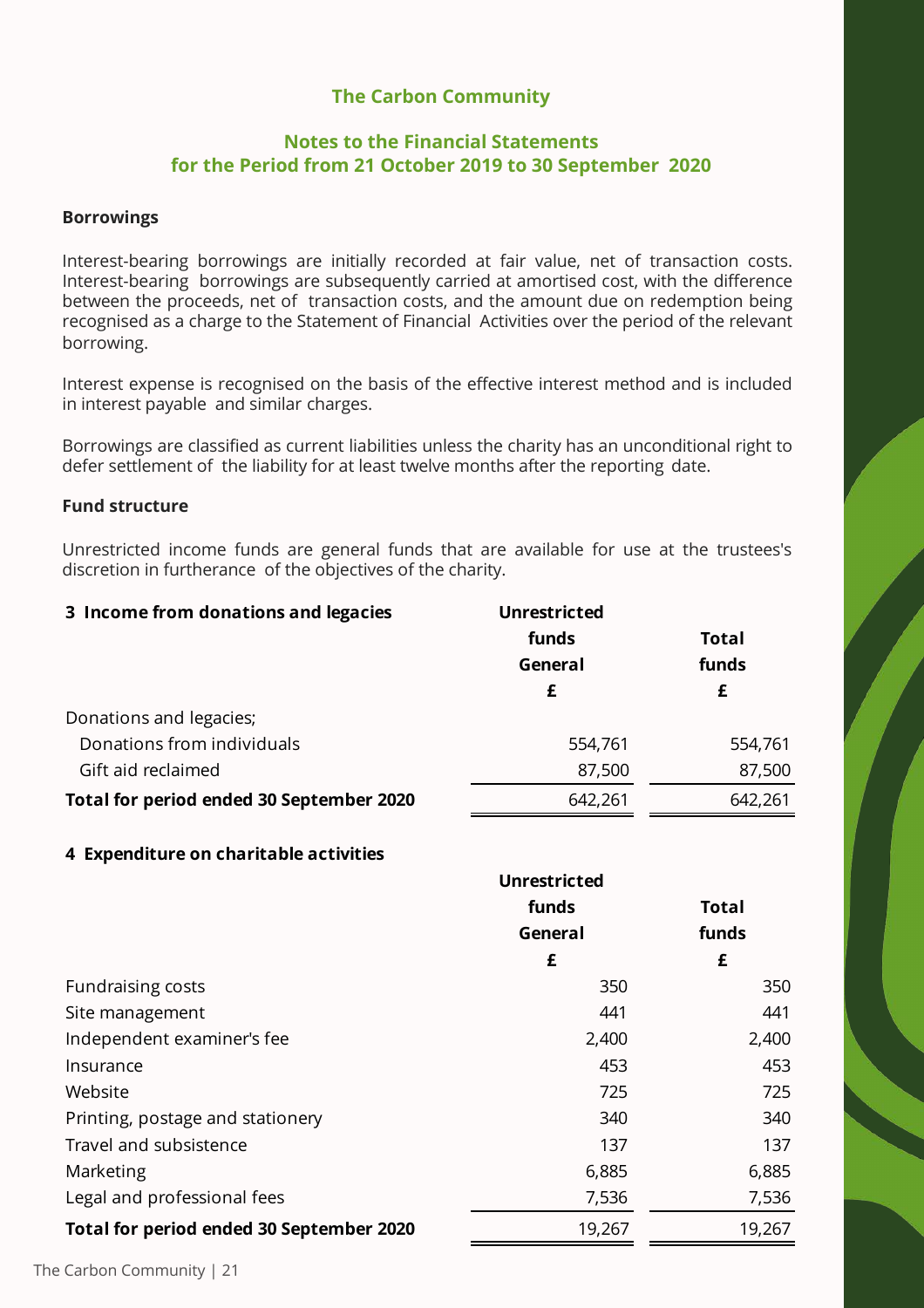## **Notes to the Financial Statements for the Period from 21 October 2019 to 30 September 2020**

## **5 Trustees remuneration and expenses**

No trustees, nor any persons connected with them, have received any remuneration from the charity during the year.

No trustees have received any reimbursed expenses or any other benefits from the charity during the year.

| 6 Independent examiner's remuneration   | 2020  |
|-----------------------------------------|-------|
|                                         |       |
| Examination of the financial statements | 2.400 |

# **7 Taxation**

The charity is a registered charity and is therefore exempt from taxation.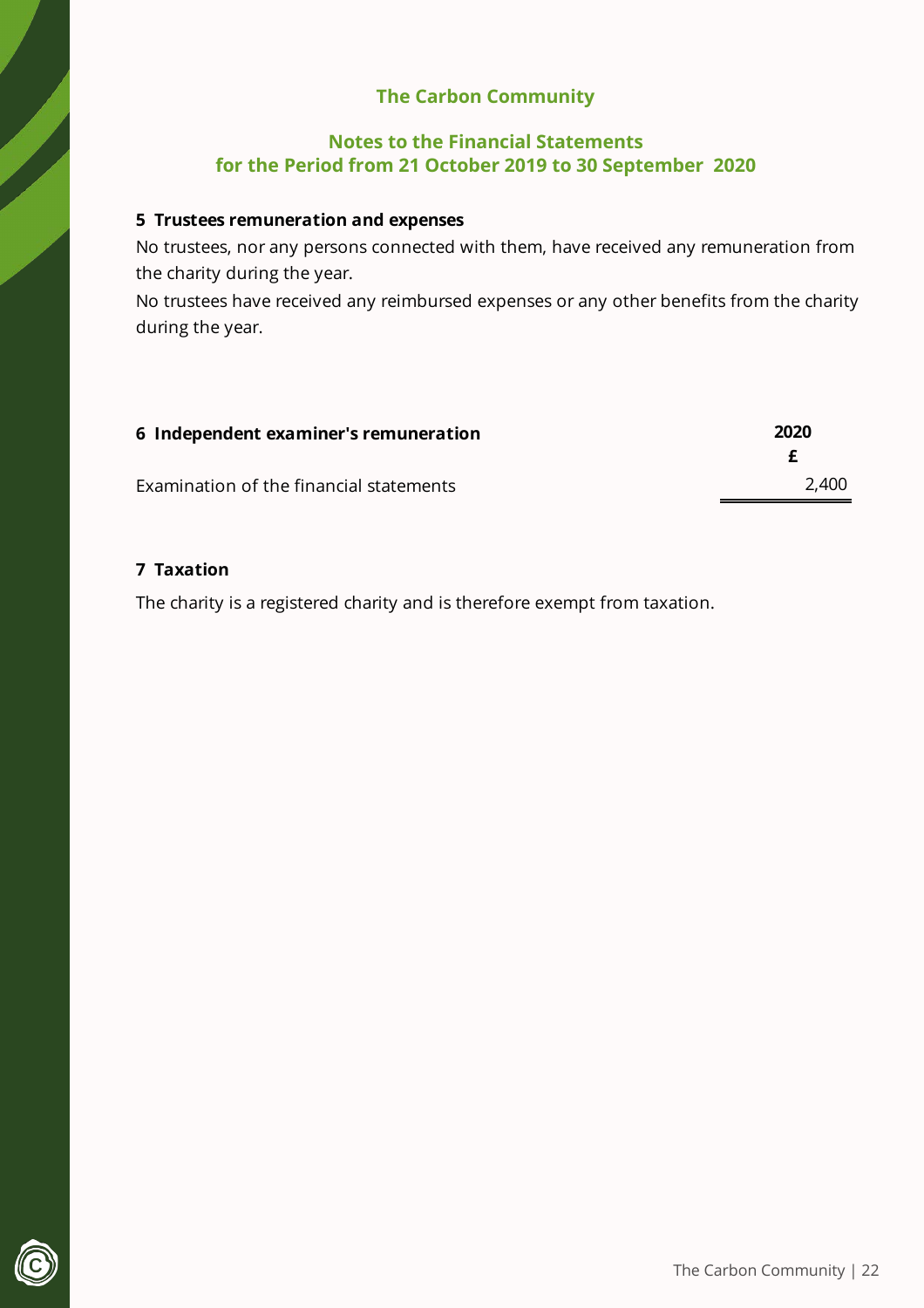## **Notes to the Financial Statements for the Period from 21 October 2019 to 30 September 2020**

## **8 Tangible fixed assets**

|                                                   | Land and  |              |
|---------------------------------------------------|-----------|--------------|
|                                                   | buildings | <b>Total</b> |
|                                                   | £         | £            |
| Cost                                              |           |              |
| Additions                                         | 619,254   | 619,254      |
| At 30 September 2020                              | 619,254   | 619,254      |
| <b>Depreciation</b>                               |           |              |
| At 30 September 2020                              |           |              |
| Net book value                                    |           |              |
| At 30 September 2020                              | 619,254   | 619,254      |
|                                                   |           |              |
|                                                   |           |              |
| 9 Cash and cash equivalents                       |           | 2020         |
|                                                   |           | £            |
| Cash at bank                                      |           | 206,140      |
|                                                   |           |              |
| 10 Creditors: amounts falling due within one year |           | 2020         |
|                                                   |           | £            |
| Other loans                                       |           | 15,000       |
| <b>Accruals</b>                                   |           | 2,400        |
|                                                   |           | 17,400       |
|                                                   |           |              |
| 11 Creditors: amounts falling due after one year  |           | 2020         |
|                                                   |           | £            |
| Other loans                                       |           | 185,000      |

The loan of £200,000 is secured by a fixed charge over the Land at Glandwr, Cynghordy.

## **12 Commitments**

## **Grant Commitments**

On 14th July 2020 The Carbon Community agreed to make an award of up to £174,572 over 24 months, made up of £90,008 to Kew Gardens and £84,564 to the Waring Lab.

This is a performance-related grant and as no services were provided by the recipients prior to 30th September 2020, no liability is recognised in the accounts with regards to the grant payable.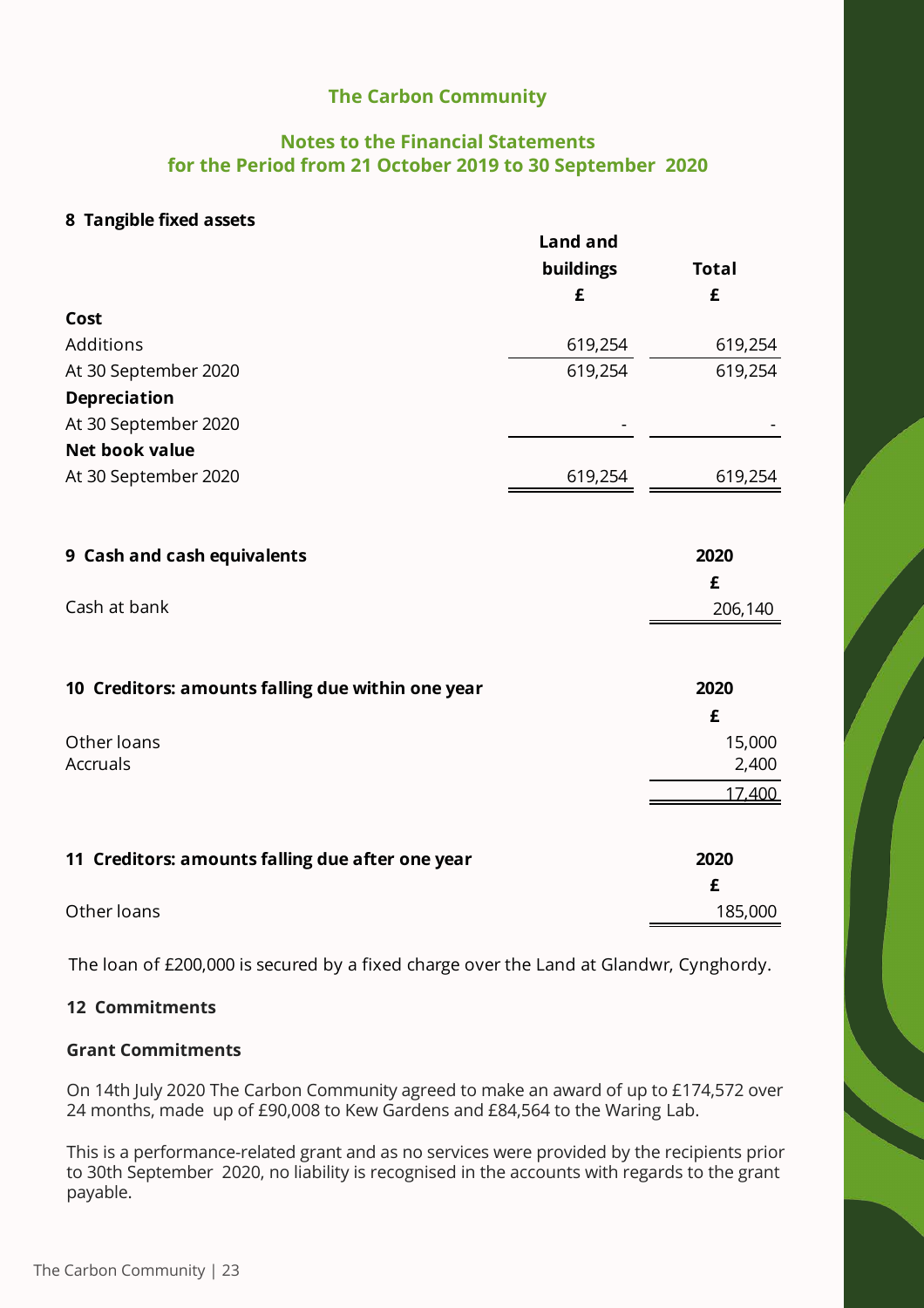## **Notes to the Financial Statements for the Period from 21 October 2019 to 30 September 2020**

| 13 Funds                  |           |                  | <b>Balance at 30</b> |
|---------------------------|-----------|------------------|----------------------|
|                           | Incoming  | <b>Resources</b> | September            |
|                           | resources | expended         | 2020                 |
|                           |           |                  |                      |
| <b>Unrestricted funds</b> |           |                  |                      |
| General                   | 642,261   | (19, 267)        | 622,994              |

| 14 Analysis of net assets  |                     | <b>Total funds at</b> |
|----------------------------|---------------------|-----------------------|
| between funds              | <b>Unrestricted</b> | 30 September          |
|                            | funds General       | 2020                  |
|                            | £                   | £                     |
| Tangible fixed assets      | 619,254             | 619,254               |
| Current assets             | 206,140             | 206,140               |
| <b>Current liabilities</b> | (17, 400)           | (17, 400)             |
| Creditors over 1 year      | (185,000)           | (185,000)             |
| Total net assets           | 622,994             | 622,994               |
|                            |                     |                       |

## **15 Related party transactions**

Donations from the trustees and their immediate families during the year totalled £554,000.

One of these donations was made via a CAF Charitable Trust.

Heather Allen, a trustee, has provided an interest free secured loan of £200,000 to the charity.

## **16 Non-adjusting events after the financial period**

Carbon Community Trading Limited, a wholly owned trading subsidiary of The Carbon Community, was incorporated on 26.10.2020.